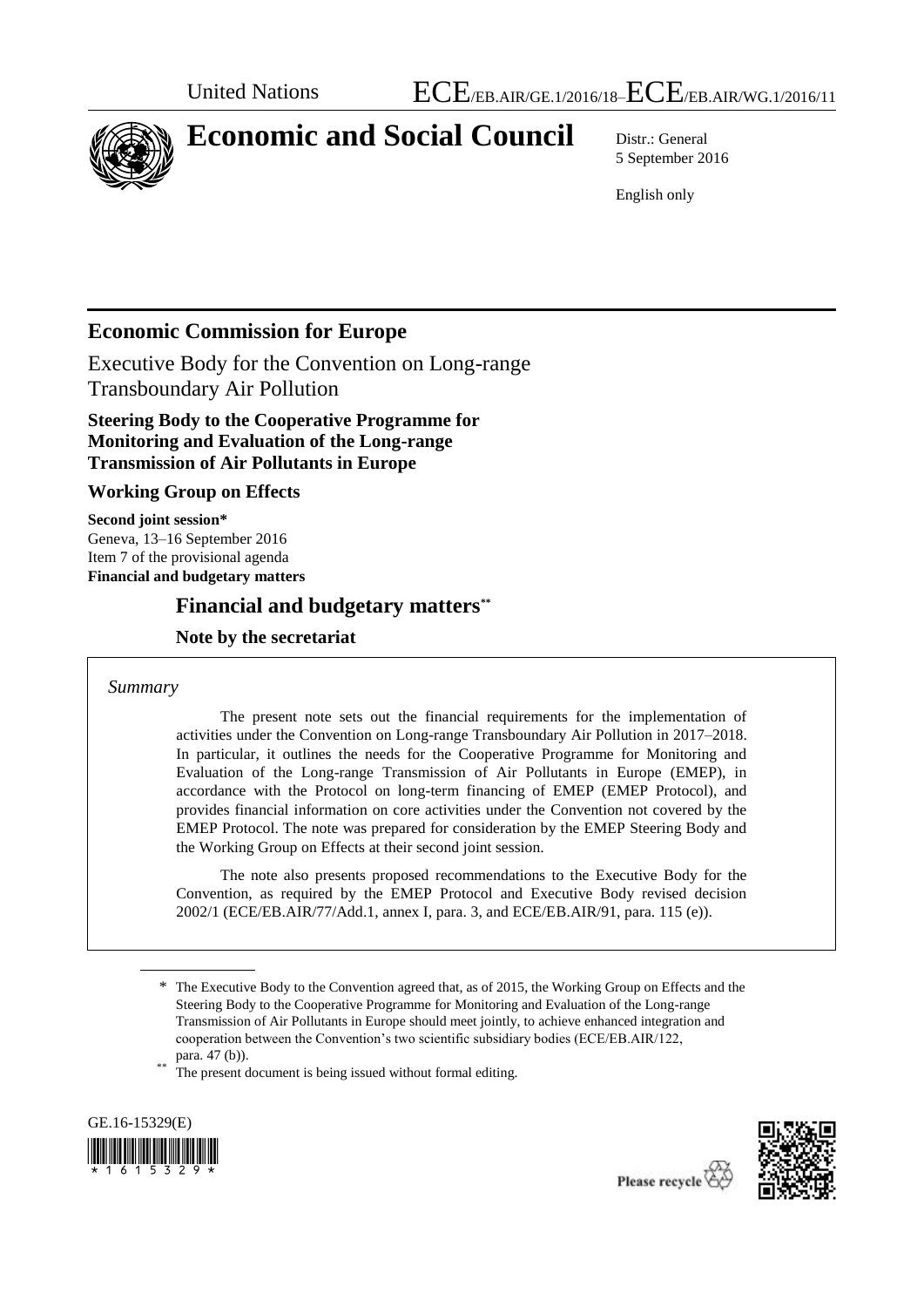# Contents

|               |                                                                                                                                                      | Paragraphs | Page |
|---------------|------------------------------------------------------------------------------------------------------------------------------------------------------|------------|------|
|               |                                                                                                                                                      | 1          | 4    |
| Ι.            | Cooperative Programme for Monitoring and Evaluation of the Long-range                                                                                | $2 - 10$   | 4    |
|               | Status of the trust fund, contributions in kind and extrabudgetary<br>А.                                                                             | $3 - 7$    | 4    |
|               | <b>B.</b>                                                                                                                                            | $8 - 9$    | 5    |
|               | C.                                                                                                                                                   | 10         | 5    |
| П.            | Core activities not covered by the Protocol on Long-term Financing of the<br>Cooperative Programme for Monitoring and Evaluation of the Long-range   | $11 - 20$  | 6    |
|               | Contributions from Parties in 2015 and 2016 and the use of contributions<br>A.                                                                       | $12 - 17$  | 6    |
|               | <b>B.</b><br>Budget and contributions required for 2017 and provisional budgets for                                                                  | $18 - 19$  | 7    |
|               | C.                                                                                                                                                   | 20         | 7    |
| Annex         |                                                                                                                                                      |            |      |
|               | Draft annex referred to in article 4 of the Protocol on Long-term Financing<br>of the Cooperative Programme for the Monitoring and Evaluation of the |            | 23   |
| <b>Tables</b> |                                                                                                                                                      |            |      |
| 1.            |                                                                                                                                                      |            | 9    |
| 2.            |                                                                                                                                                      |            | 10   |
| 3.            | EMEP scale of contributions calculated on the basis of the 2015 United Nations scale of                                                              |            | 11   |
| 4.            | 2015 contributions in cash, earmarked and non-earmarked, towards financing the core                                                                  |            | 13   |
| 5.            | 2016 contributions in cash, earmarked and non-earmarked, towards financing the core                                                                  |            | 15   |
| 6.            | Contributions in kind towards financing selected core activities under the Convention in 2015                                                        |            | 18   |
| 7.            | Contributions in kind towards financing selected core activities under the Convention in 2016                                                        |            | 18   |
| 8.            | Use of cash contributions to partially fund the effects-oriented activities in the period                                                            |            | 19   |
|               |                                                                                                                                                      |            |      |

 $1$  Cooperative Programme for Monitoring and Evaluation of the Long-range Transmission of Air Pollutants in Europe.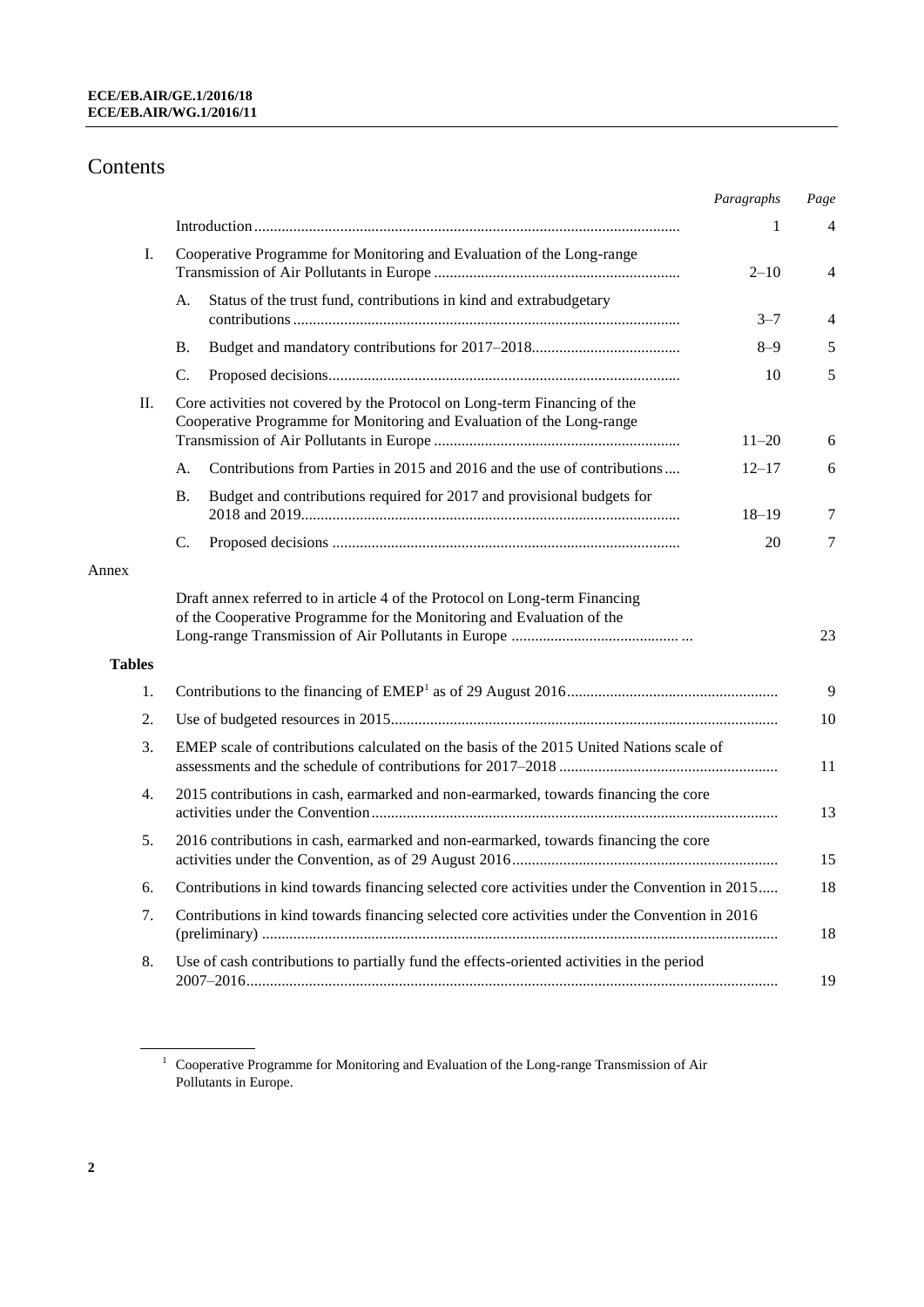| 9.  | International coordination costs for core activities in 2017 not funded through the                                                                                                        | 20 |
|-----|--------------------------------------------------------------------------------------------------------------------------------------------------------------------------------------------|----|
| 10. | Recorded contributions to partially fund the effects-oriented activities in 2015                                                                                                           | 20 |
| 11. | Recommended scale of contributions to the trust fund for core activities not covered by the<br>EMEP Protocol for 2017–2018, based on the request of the Executive Body to revise the table | 21 |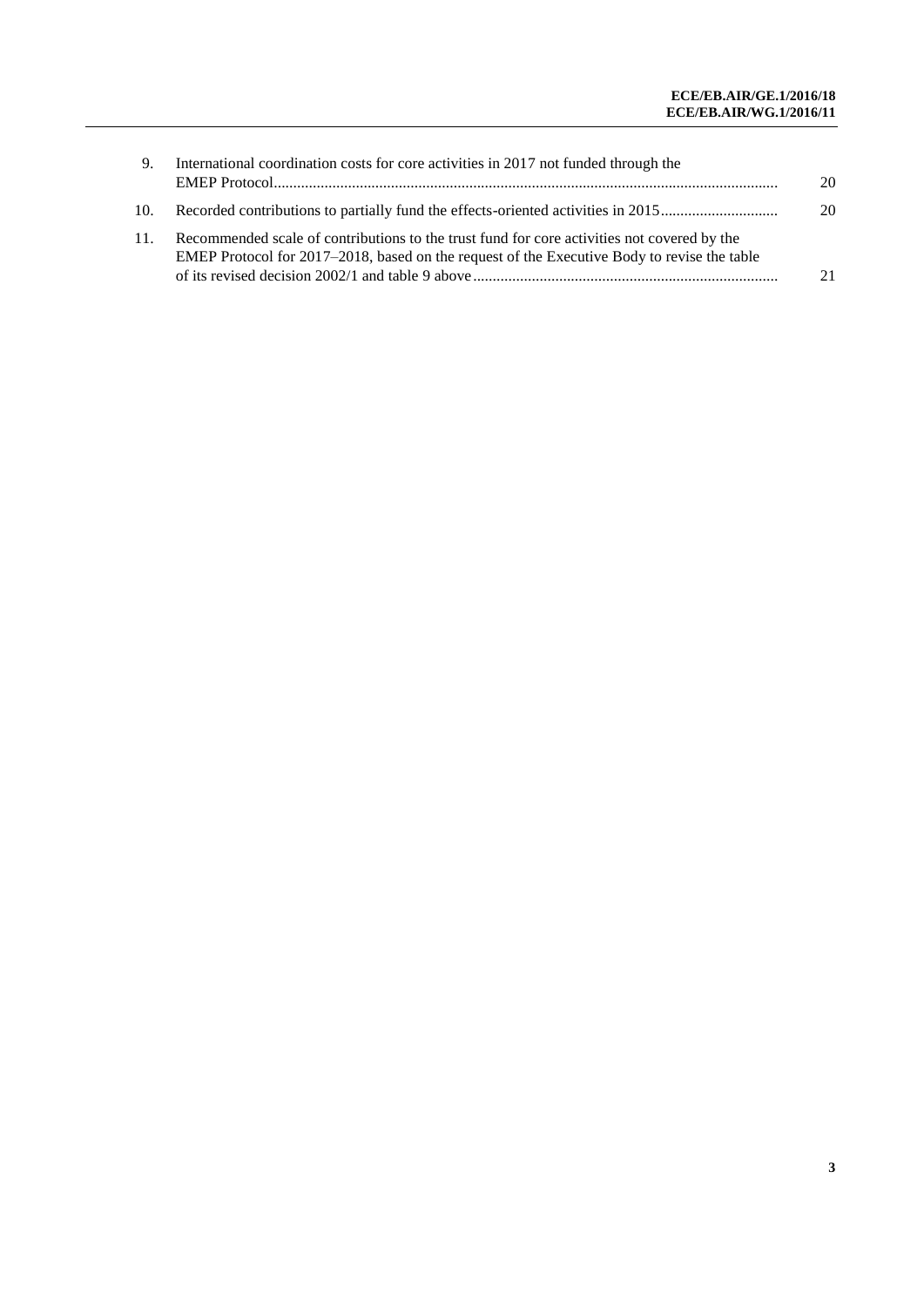# **Introduction**

1. Chapter I of the present note sets out the financial requirements for 2017–2018 for the Cooperative Programme for Monitoring and Evaluation of the Long-range Transmission of Air Pollutants in Europe (EMEP), as required under article 5 of the 1984 Protocol on the Long-term Financing of the Cooperative Programme for Monitoring and Evaluation of the Long-range Transmission of Air Pollutants in Europe (EMEP Protocol). Chapter II sets out the requirements for 2016 for the core activities not covered by the EMEP Protocol, as required by the Executive Body for the Convention on Long-range Transboundary Air Pollution in its revised decision 2002/1 (ECE/EB.AIR/77/Add.1, annex I, para. 6, and ECE/EB.AIR/91, para. 115 (e)). The note also provides the basis for, and lists, proposed recommendations to the Executive Body, as required by the EMEP Protocol and revised decision 2002/1.

# **I. Cooperative Programme for Monitoring and Evaluation of the Long-range Transmission of Air Pollutants in Europe**

2. This chapter reports on use of the 2015 EMEP budget and the status of contributions by Parties, including those that are outstanding. It also presents the proposed schedule of mandatory contributions for 2017–2018, which will be submitted to the Executive Body for approval, calculated on the basis of the  $2015$  United Nations scale of assessments<sup>2</sup> and a revised annex to the EMEP Protocol, taking into account the accession to the Protocol by Republic of Moldova on 26 July 2016.

# **A. Status of the trust fund, contributions in kind and extrabudgetary contributions**

3. The contributions paid by the Parties to the Convention for the long-term financing of EMEP as of 29 August 2016 are summarized in table 1. They include both the mandatory contributions from the Parties to the EMEP Protocol within the geographic scope of EMEP and the voluntary contributions from Canada and the United States of America, as Parties outside the geographic scope of EMEP. As detailed in table 1, payments in cash in 2016 totalling \$1,988,068 were received by 29 August 2016. The expected cash contributions for 2016 to the trust fund from the following Parties were still outstanding: Armenia, Belarus, France, Greece, Ireland, Liechtenstein, Lithuania, Malta, Montenegro, Portugal, Slovakia, the former Yugoslav Republic of Macedonia and Ukraine.

4. According to the secretariat's records, the total arrears in cash by 1 January 2016 stood at \$83,987, while the arrears by 1 January 2015 stood at \$123,746.

5. The three largest amounts of arrears were accumulated by Greece, Portugal and Romania: \$71,060, \$26,390 and \$41,560, respectively. However, Romania paid its arrears in 2016.

6. The use of budgeted resources by the EMEP centres in 2016 is presented in table 2.

<sup>&</sup>lt;sup>2</sup> See Resolution A/RES/70/245 on the scale of assessments for the apportionment of the expenses of the United Nations, adopted by the General Assembly on 23 December 2015.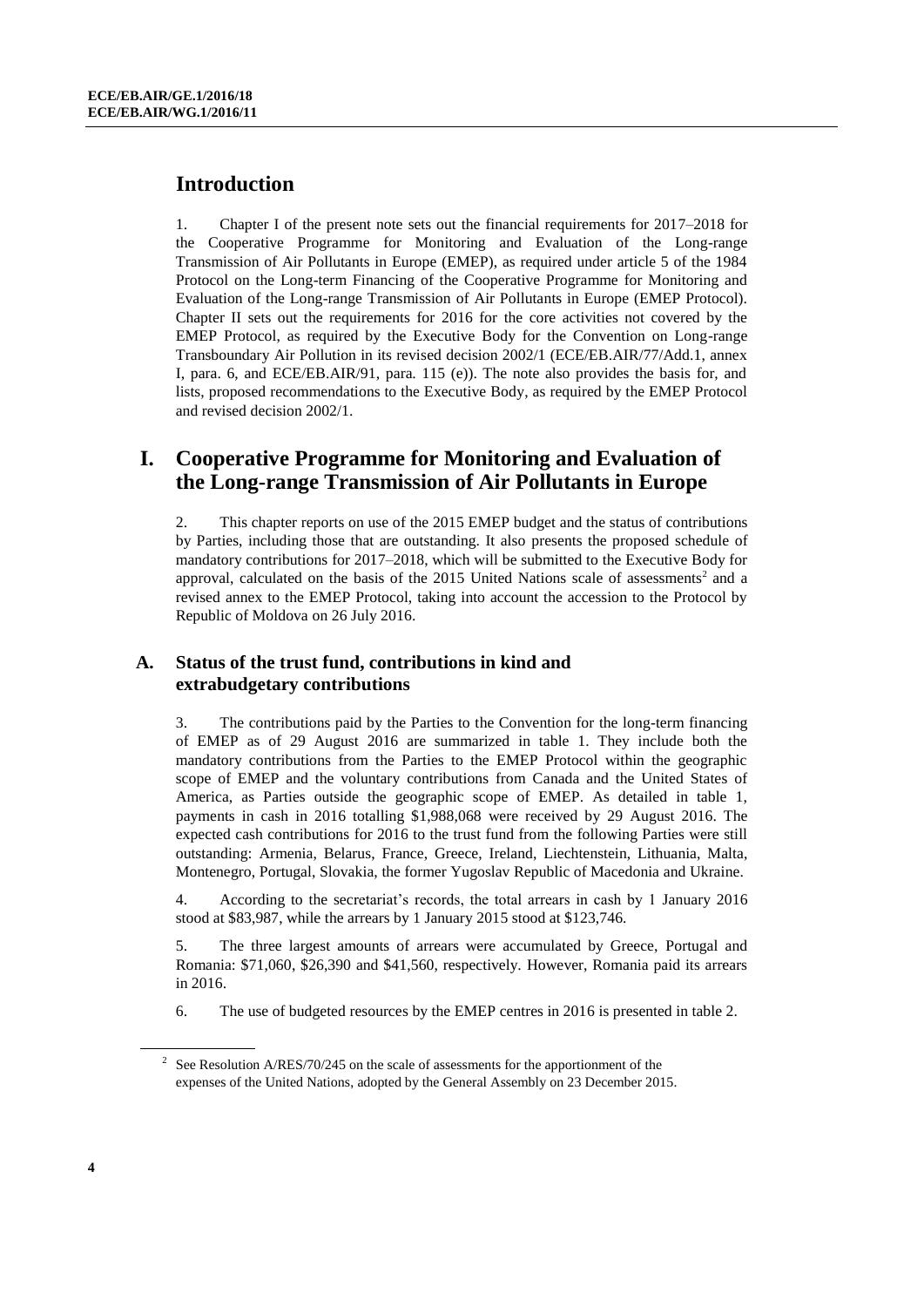7. In addition to the contributions summarized in table 1, voluntary extrabudgetary contributions have been allocated directly to the EMEP centres over several years. In 2011, the Meteorological Synthesizing Centre-West (MSC-W) received extrabudgetary contributions directly from its host institution, the Norwegian Meteorological Institute, totalling \$737,329 (\$1,366,277 in 2012 and \$1,576,212 in 2013), excluding the contribution by the Centre for Integrated Assessment Modelling (CIAM) of \$97,329 (\$108,611 in 2012, and \$197,590 in 2013). In 2011, the Chemical Coordinating Centre (CCC) received the equivalent of \$150,000 (\$65,000 in 2012, and \$111,000 in 2013) from its host institution, the Norwegian Institute for Air Research (NILU). Also in 2011, the Meteorological Synthesizing Centre-East (MSC-E) received \$105,436 from the European Union (EU), \$17,861 from the Baltic Marine Environment Protection Commission, \$19,340 from the Italian National Agency for New Technologies, Energy and Sustainable Economic Development and \$8,100 from Sweden in the framework of the Baltic Persistent Organic Pollutants Project. The total value of the in-kind contribution by MSC-E to its own work in 2011 was \$150,537 (no in-kind contribution was reported in 2012, and \$57,635 was contributed in 2013). In 2014, CCC reported in-kind contributions of a value of \$127,000, MSC-W reported in-kind contributions of a value of \$1,698,443 (including \$137,613 from CIAM) and MSC-E reported in-kind contributions valued at \$75,308. In 2015, MSC-W reported in-kind contributions of a value of \$1,605,656 (including \$96,264 from CIAM) while MSC-E reported in-kind contributions valued at \$40,678.

### **B. Budget and mandatory contributions for 2017–2018**

8. At its twenty-sixth session (Geneva, 15–18 December 2008), the Executive Body decided, based upon the recommendation by the EMEP Steering Body, to increase the EMEP budget for the period 2008–2010 to \$2,358,700 in order to support the new priorities and the increased resource requirements, in particular for the work on emissions data and the work to strengthen the involvement of the countries in Eastern Europe, the Caucasus and Central Asia.

9. At its first joint session (Geneva, 14–18 September 2015), the Steering Body to EMEP and the Working Group on Effects considered the detailed EMEP budget for 2016 and agreed on the schedule of mandatory contributions from Parties for 2016–2017, based on the 2013 United Nations scale of assessments. However, at its seventieth session in December 2015, the United Nations General Assembly decided on the scale of assessments for the period  $2016-2018$  (2015 United Nations assessment rates).<sup>3</sup> Therefore, an updated scale of contributions for EMEP for 2017–2018 is proposed in table 3, accordingly. The Executive Body is recommended to amend the EMEP Protocol by adopting, in accordance with article 4, paragraph 3, of the Protocol, a revised annex which now includes Republic of Moldova.

### **C. Proposed decisions**

10. The second joint session of the EMEP Steering Body and the Working Group on Effects may wish:

<sup>&</sup>lt;sup>3</sup> See General Assembly resolution 67/238.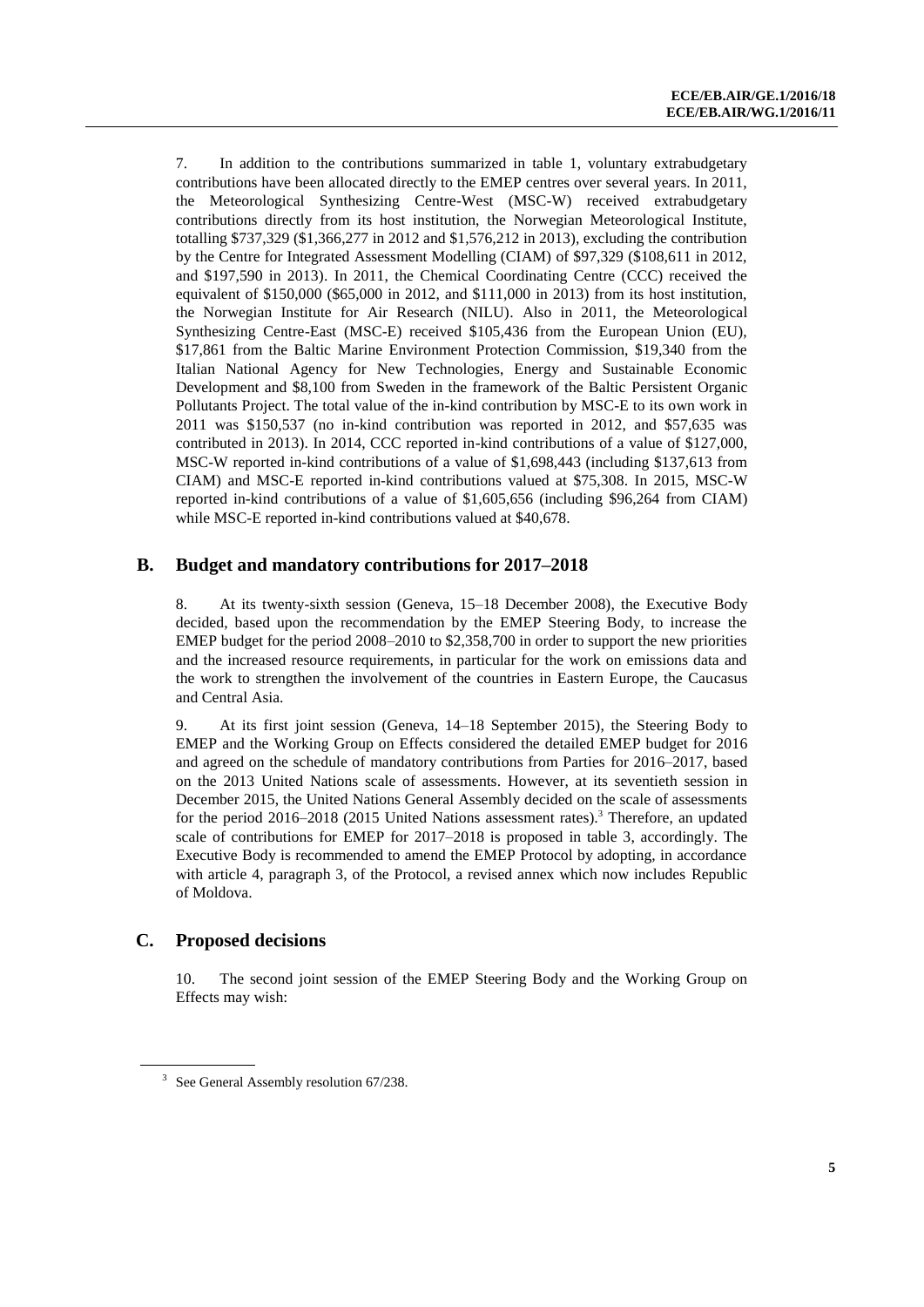(a) To take note of the status of contributions to the financing of EMEP provided in the present document and the additional information provided by the secretariat during the session;

(b) To approve the use of resources by the EMEP Centres in 2015, as presented in table 2;

(c) To agree on the schedule of mandatory contributions from Parties for 2017– 2018 as set out in table 3;

(d) To call upon the Parties to the EMEP Protocol to consider making voluntary contributions (in kind or in cash through the trust fund) to ensure that the work, especially the difficult tasks required in 2017, can be accomplished as foreseen in the workplan;

To present the details of the 2017 EMEP budget to the Executive Body at its thirty-sixth session for its approval;

(e) To urge Parties that have not yet done so to pay their 2016 contributions in cash to the trust fund and, in 2017, to pay their contributions so that they reach the trust fund in the first half of the year.

# **II. Core activities not covered by the Protocol on Long-term Financing of the Cooperative Programme for Monitoring and Evaluation of the Long-range Transmission of Air Pollutants in Europe**

11. This chapter sets out the financial requirements of the programme centres not funded through the EMEP Protocol. It reports, as specified in revised decision 2002/1, on the contributions from Parties, both in cash and in kind, made in 2015 and 2016. It also presents a proposed budget for 2017 and provisional budgets for 2018 and 2019 for review and submission to the Executive Body for approval.

## **A. Contributions from Parties in 2015 and 2016 and the use of contributions**

12. At its thirty-fourth session (Geneva, 18 December 2015), the Executive Body decided to adopt a total budget for 2016 of \$2,152,700 for the core activities not funded by the EMEP Protocol (ECE/EB.AIR/133/Add.1 para. 37 (c)). The secretariat sent a letter to all Parties informing them of the recommended contributions to meet the 2016 budget and invited them to pay them to the trust fund for effects-oriented activities, as agreed in revised decision 2002/1.

13. Throughout 2015 and in 2016, Parties made cash contributions to the trust fund in accordance with revised decision 2002/1. Some contributions were earmarked for particular programme centres and are listed accordingly. Other contributions were not earmarked and are listed as non-earmarked contributions to the trust fund. Tables 4 (2015 contributions in cash, earmarked and non-earmarked, towards financing the core activities under the Convention) and 5 (2016 contributions in cash, earmarked and non-earmarked, towards financing the core activities under the Convention, as of 29 August 2016) also identify the contributions recommended to Parties by the Executive Body, as well as the actual contributions made.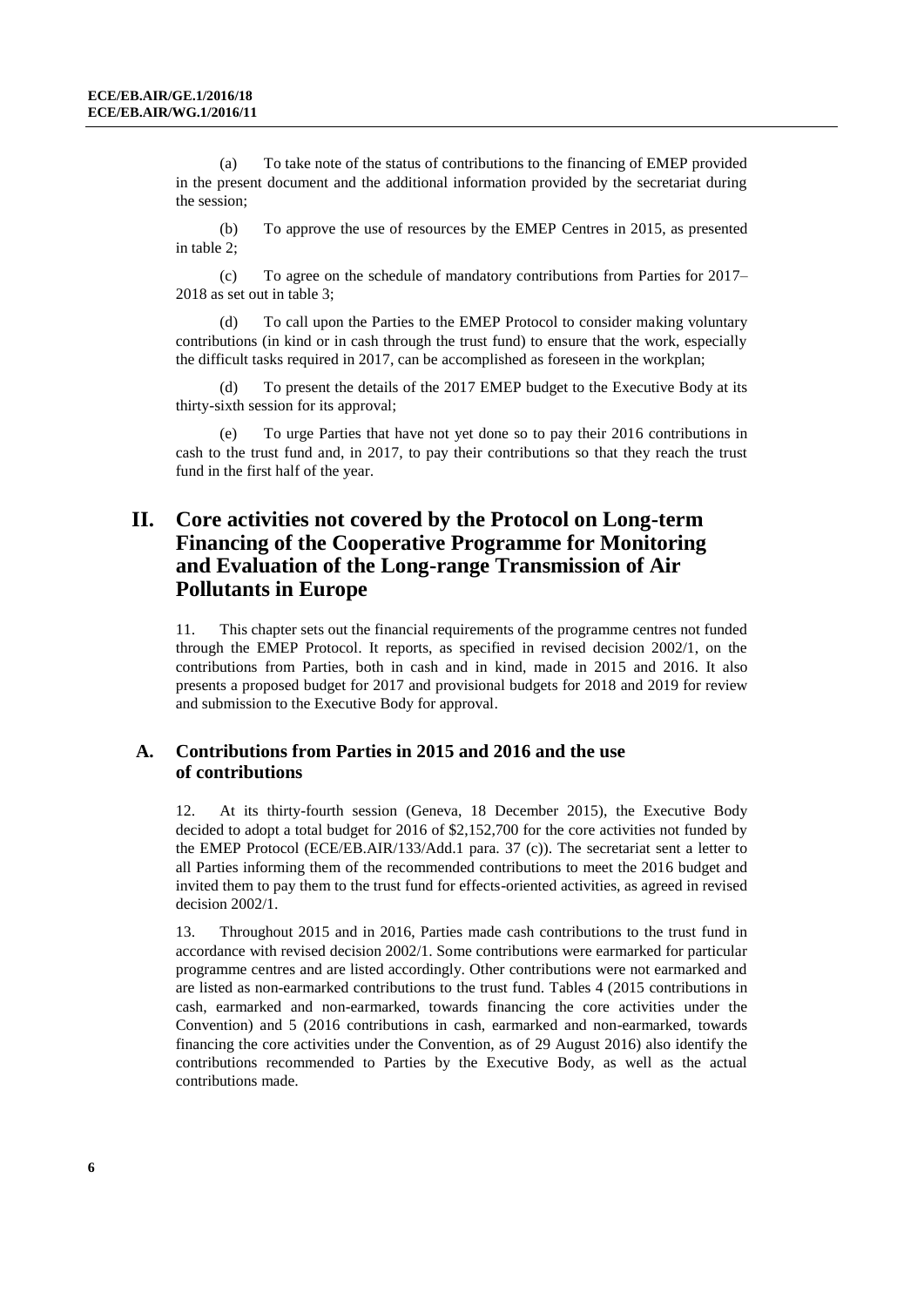14. For 2016, a total of 24 Parties made contributions, totalling \$1,617,196 (as of 29 August 2016), of which \$1,066,682 were contributions in kind and \$550,514 were contributions in cash to the trust fund.

15. As allowed under revised decision 2002/1, Finland, France, Germany, Italy, the Netherlands, Norway, Spain, Sweden, Switzerland and the United Kingdom informed the secretariat of their contributions in kind for 2015 and 2016 and the secretariat included the appropriate sums in tables 6 and 7. The use of earmarked and non-earmarked cash contributions for the period 2007–2016 is presented in table 8. Table 9 includes the proposed international coordination costs for 2017, while table 10 presents recorded contributions to partially fund the effects-oriented activities in 2015.

16. As contributions are received throughout the year, with no advance notice of the amounts to be received, it is not possible to plan for contracts with the centres. Contracts for the current year are drawn up on the basis of contributions made by Parties to the trust fund by 30 November of the preceding year.

17. In addition to the cash contributions, additional contributions were made by the lead countries of the programmes and by the countries hosting programme centres. A number of Parties also provided additional support through hosting task force meetings, workshops and/or expert meetings.

### **B. Budget and contributions required for 2017 and provisional budgets for 2018 and 2019**

18. At its thirty-fourth session, the Executive Body adopted, for the core activities not funded by the EMEP Protocol, a budget of \$2,152,700 for 2016 (including 3 per cent programme support costs) and provisional budgets for 2017 and 2018 at the same level.

19. The Executive Body invited the secretariat to provide the information on the amount of contributions made to the trust fund for effects-oriented activities as of 30 November 2016, and to make it available to the Executive Body at its thirty-sixth session (Geneva, 15– 16 December 2016). It recommended that the amount be used to co-fund the effectsoriented activities in 2017. The Executive Body encouraged Parties to make contributions to the trust fund before 30 November each year.

### **C. Proposed decisions**

20. At their second joint session, the EMEP Steering Body and the Working Group on Effects may wish:

To note the cash contributions made to the trust fund for effects-oriented activities in 2015 and 2016, but also to express disappointment at the lack of response by many Parties;

(b) To approve the 2017 essential international coordination costs of \$2,152,700 for different elements of the effects-oriented activities and the provisional cost estimate of \$2,152,700 for 2018 and 2019, for submission to the Executive Body;

To approve the recommended scale of contributions to the trust fund for core activities not covered by the EMEP Protocol for 2017, as outlined in table 11, based on the 2015 scale of assessments set out in General Assembly resolution 70/245;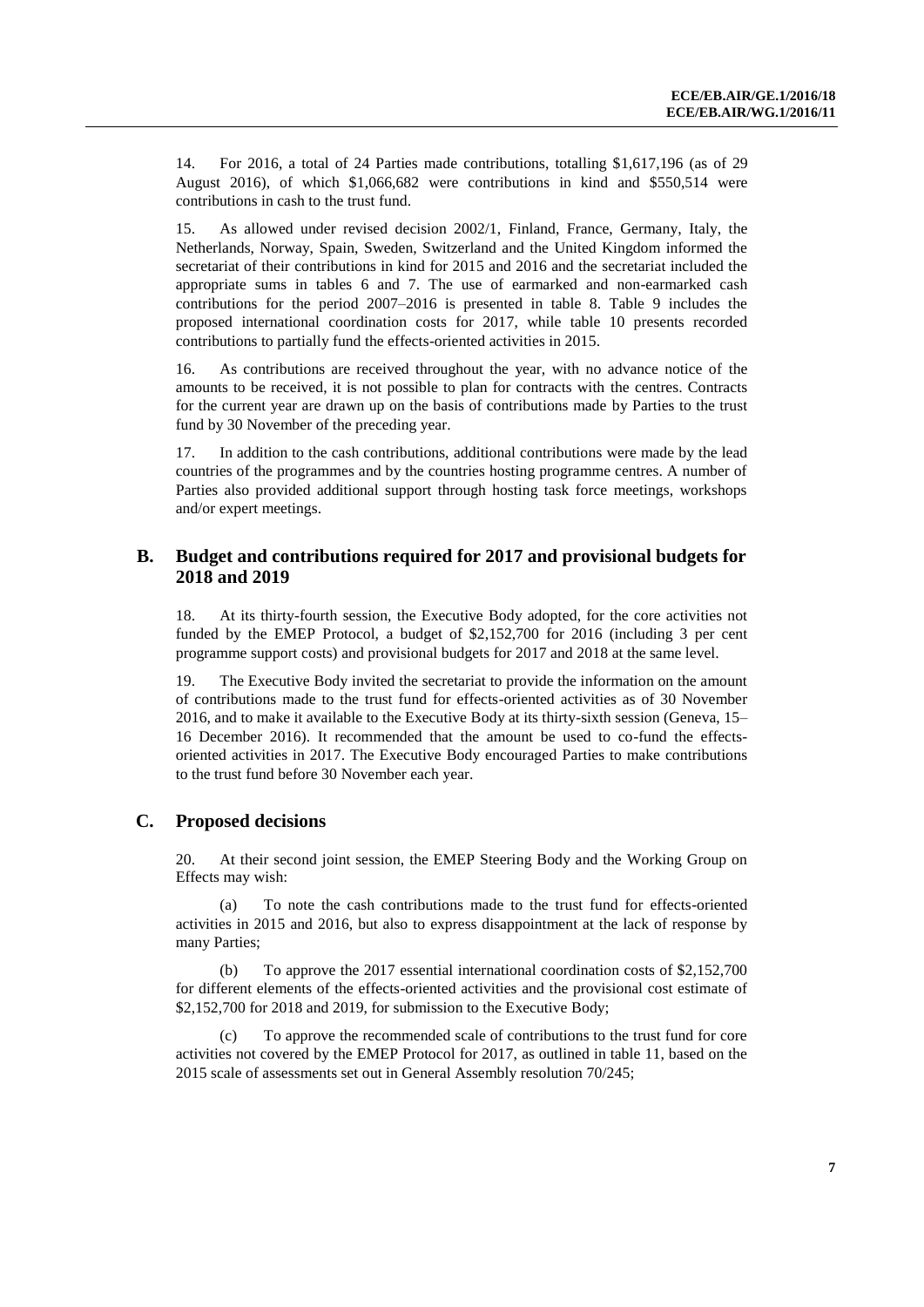(d) To invite all Parties to provide the recommended contributions to the trust fund before 30 November each year;

(e) To note with appreciation the essential support provided to the Convention and its bodies by lead countries, countries hosting coordinating centres and those organizing meetings, as well as countries that fund activities of their national focal centres/ points and the active participation of national experts.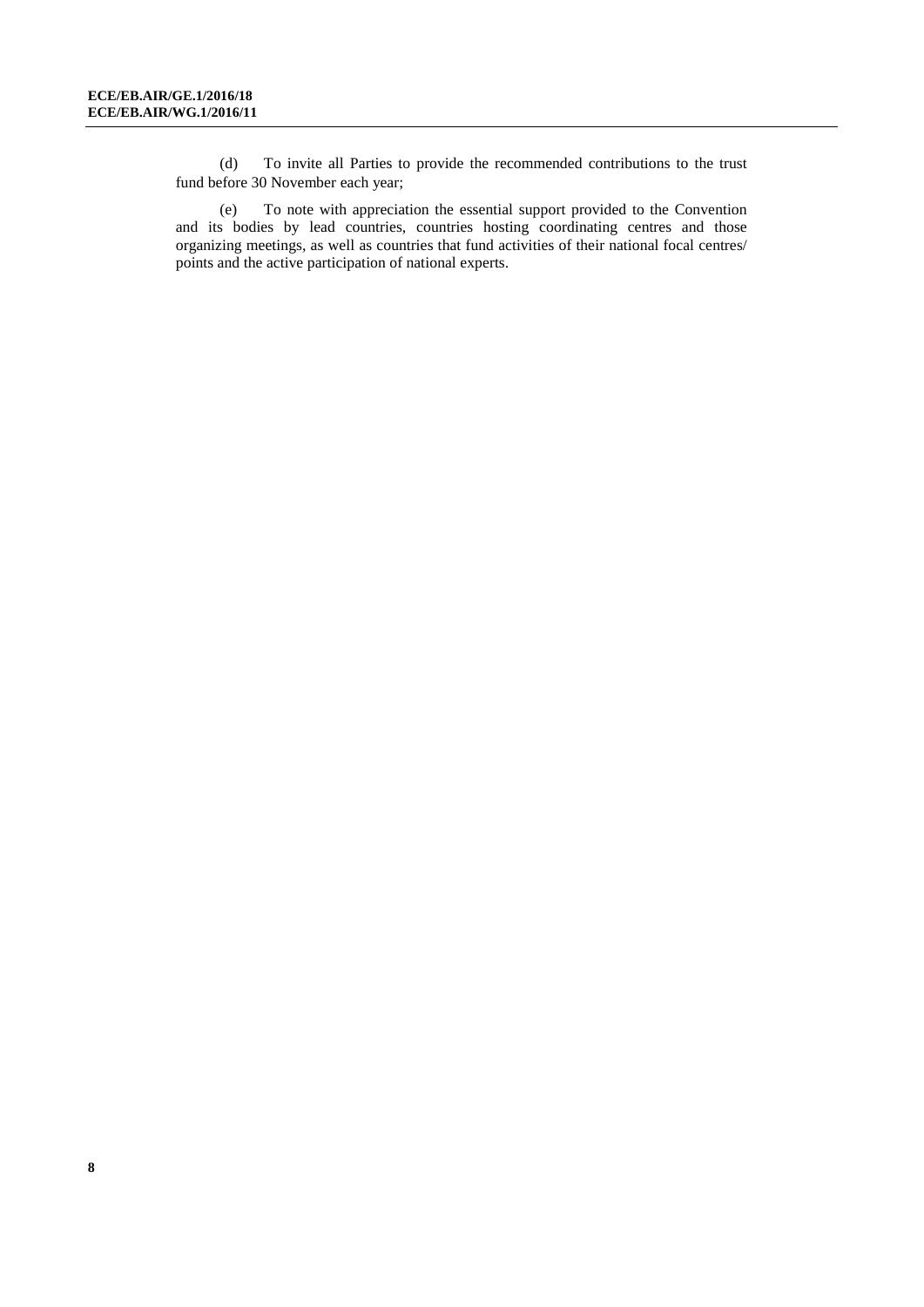# Table 1 **Contributions to the financing of EMEP as of 29 August 2016**

(in United States dollars)

|                        |                                        | Contributions received   |                      |                          | Contributions in 2016 |                  |
|------------------------|----------------------------------------|--------------------------|----------------------|--------------------------|-----------------------|------------------|
| Parties                | <b>EMEP</b> Protocol<br>in force since | In kind<br>1981-2010     | In cash<br>1981-2015 | Arrears by<br>01/01/2016 | Expected              | Received         |
| Albania                | 06/09/2011                             |                          | 1 1 2 0              |                          | 560                   | 560              |
| Armenia                | 21/01/2014                             |                          |                      | 390                      | 390                   |                  |
| Austria                | 28/01/1988                             |                          | 1 120 224            |                          | 44 440                | 44 440           |
| <b>Belarus</b>         | 28/01/1988                             | 120 650                  | 14 500               |                          | 3 1 2 0               |                  |
| Belgium                | 28/01/1988                             | $\overline{\phantom{0}}$ | 1 312 028            |                          | 55 570                | 55 700           |
| Bosnia and Herzegovina | 06/03/1992                             |                          | 8985                 |                          | 950                   | 950              |
| Bulgaria               | 28/01/1988                             | 60 169                   | 20 510               |                          | 2620                  | 2 6 2 0          |
| Canada                 | 28/01/1988                             |                          | 86 614               |                          | $\boldsymbol{a}$      | $\boldsymbol{a}$ |
| Croatia                | 08/10/1992                             |                          | 68 301               |                          | 7 0 20                | 7 0 20           |
| Cyprus                 | 18/02/1992                             |                          | 38 7 28              |                          | 2620                  | 2 6 2 0          |
| Czech Republic         | 01/01/1993                             |                          | 307 612              |                          | 21 490                | 21 490           |
| Denmark                | 28/01/1988                             |                          | 932 720              |                          | 37 590                | 37 590           |
| Estonia                | 07/03/2002                             |                          | 16 679               |                          | 2 2 3 0               | 2 2 3 0          |
| Finland                | 28/01/1988                             |                          | 818 329              |                          | 28 900                | 28 8 8 0         |
| France                 | 28/01/1988                             |                          | 7 049 359            |                          | 311 430               |                  |
| Georgia                | 08/05/2014                             |                          | 780                  |                          | 390                   | 390              |
| Germany                | 28/01/1988                             |                          | 10755636             |                          | 397 630               | 397 630          |
| Greece                 | 22/09/1988                             |                          | 487751               | 71 060                   | 35 530                |                  |
| Hungary                | 28/01/1988                             | 24 9 45                  | 208 478              | 47                       | 14 8 10               | 14 8 10          |
| Ireland                | 28/01/1988                             |                          | 414 398              |                          | 23 280                |                  |
| Italy                  | 12/04/1989                             |                          | 5 233 875            | $-1472$                  | 247 680               | 247 680          |
| Latvia                 | 19/05/1997                             |                          | 21 770               | 2 6 2 0                  | 2 6 2 0               | 5 2 5 0          |
| Liechtenstein          | 28/01/1988                             |                          | 9 8 0 9              |                          | 500                   |                  |
| Lithuania              | 07/11/2003                             |                          | 21 600               | 3 4 1 0                  | 4 0 6 0               |                  |
| Luxembourg             | 28/01/1988                             |                          | 84 998               |                          | 4510                  | 4510             |
| Malta                  | 12/06/1997                             |                          | 7769                 | 5 4 4 1                  | 890                   |                  |
| Monaco                 | 25/11/1999                             |                          | 3792                 |                          | 670                   | 670              |
| Montenegro             | 23/10/2006                             |                          | 1 3 3 6              | 54                       | 280                   |                  |
| Netherlands            | 28/01/1988                             |                          | 2 387 838            | $-92060$                 | 92 100                | 92 100           |
| Norway                 | 28/01/1988                             |                          | 1 082 059            |                          | 47 390                | 43 0 54          |
| Poland                 | 13/12/1988                             | 131 337                  | 551883               |                          | 51 280                | 51 280           |
| Portugal               | 10/04/1989                             |                          | 399 801              | 26 390                   | 26 390                |                  |
| Romania                | 27/07/2003                             |                          | 24 1 20              | 41 560                   | 12 580                | 54 140           |
| Russian Federation     | 28/01/1988                             | 2 434 909                | 1 353 489            |                          | 135 750               | 135 750          |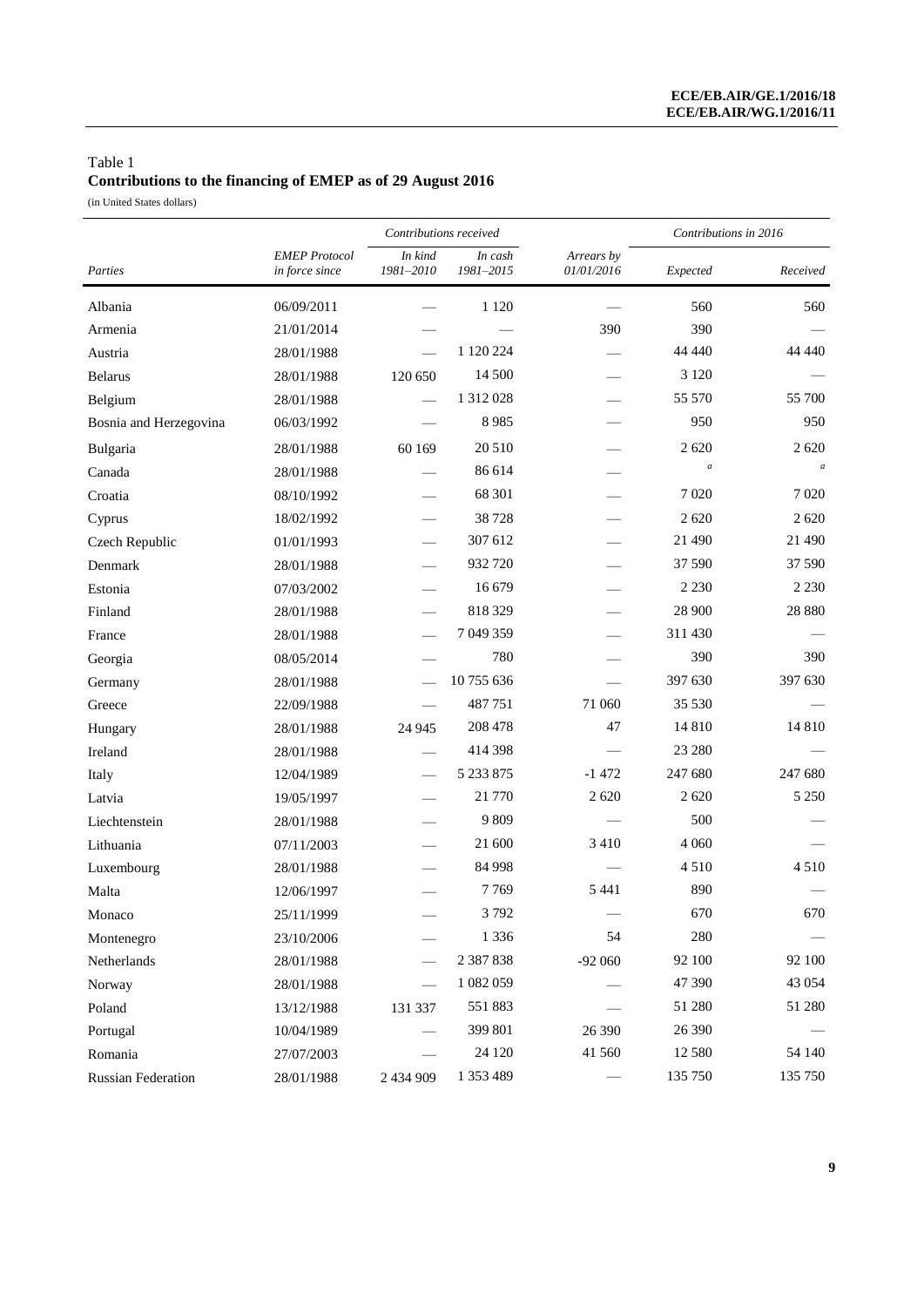#### **ECE/EB.AIR/GE.1/2016/18 ECE/EB.AIR/WG.1/2016/11**

|                                              |                                        | Contributions received |                      |                          | Contributions in 2016 |                     |
|----------------------------------------------|----------------------------------------|------------------------|----------------------|--------------------------|-----------------------|---------------------|
| Parties                                      | <b>EMEP</b> Protocol<br>in force since | In kind<br>1981-2010   | In cash<br>1981-2015 | Arrears by<br>01/01/2016 | Expected              | Received            |
| Serbia                                       | 27/04/1992                             |                        | 38 705               | 7 1 2 0                  | 2 2 3 0               | 8 2 4 0             |
| Slovakia                                     | 28/05/1993                             |                        | 105 655              |                          | 9 5 20                |                     |
| Slovenia                                     | 06/07/1992                             |                        | 83836                |                          | 5 5 7 0               | 5 5 7 0             |
| Spain                                        | 28/01/1988                             |                        | 2 876 344            | 6 5 7 7                  | 165 550               | 165 550             |
| Sweden                                       | 28/01/1988                             |                        | 1 496 699            |                          | 53 460                | 53 460              |
| Switzerland                                  | 28/01/1988                             |                        | 1 585 703            |                          | 58 300                | 63 154 <sup>b</sup> |
| The former Yugoslav Republic<br>of Macedonia | 31/03/2010                             |                        |                      | 1830                     | 450                   |                     |
| Turkey                                       | 28/01/1988                             |                        | 606 869              |                          | 73 950                | 73 950              |
| Ukraine                                      | 28/01/1988                             | 180 164                | 36 357               | 11 020                   | 5 5 1 0               |                     |
| United Kingdom                               | 28/01/1988                             |                        | 6 9 4 4 4 5          |                          | 288 380               | 288 380             |
| <b>United States</b>                         | 28/01/1988                             |                        | 179 850              | $\boldsymbol{a}$         | $\boldsymbol{a}$      |                     |
| European Union                               | 28/01/1988                             |                        | 1847617              |                          | 78 510                | 78 510              |
| Former Czechoslovakia                        |                                        | 113 405                |                      |                          |                       |                     |
| Former German Democratic<br>Republic         |                                        | 171 052                |                      |                          |                       |                     |
| Former Soviet Union                          |                                        | 2 669 522              |                      |                          |                       |                     |
| Former Yugoslavia                            |                                        |                        | 25 699               |                          |                       |                     |
| <b>Total</b>                                 | <b>46 Parties</b>                      | 5 906 153              | 50 679 670           | 83 987                   | 2 358 700             | 1988068             |

*a* Voluntary.

*b* Includes voluntary earmarked contribution of \$4,854 (CHF 5,000) to support the 2016 assessment report.

#### Table 2

### **Use of budgeted resources in 2015**

(in United States dollars)

|    |                                                                    | Total           |           | CCC             |          | MSC-E           |          | $MSC-W$         |           |
|----|--------------------------------------------------------------------|-----------------|-----------|-----------------|----------|-----------------|----------|-----------------|-----------|
|    | Activity area                                                      | <b>Budgeted</b> | Reported  | <b>Budgeted</b> | Reported | <b>Budgeted</b> | Reported | <b>Budgeted</b> | Reported  |
| А. | Atmospheric monitoring                                             | 820 000         | 825 563   | 820 000         | 825 563  |                 |          |                 |           |
| В. | Atmospheric modelling                                              | 845 000         | 716844    |                 |          | 395 000         | 395 000  | 450 000         | 450 000   |
|    | Source-receptor modelling                                          | 180 000         | 180 278   |                 |          | 60 000          | 60 000   | 120 000         | 120 278   |
| D. | Integrated assessment<br>modelling <sup>a</sup>                    | 155 000         | 155 000   |                 |          |                 |          | 155 000         | 155 000   |
| E. | Emission inventories <sup>b</sup>                                  | 290 000         | 290 243   |                 |          |                 |          | 290 000         | 290 243   |
| F. | Earmarked contributions by<br>Germany and Switzerland <sup>c</sup> | 53 000          | 55 928    |                 |          |                 |          | 53 000          | 55928     |
|    | Subtotal $(A-F)$                                                   | 2 343 000       | 2 352 012 | 820 000         | 825 563  | 455 000         | 455 000  | 1 068 000       | 1 071 449 |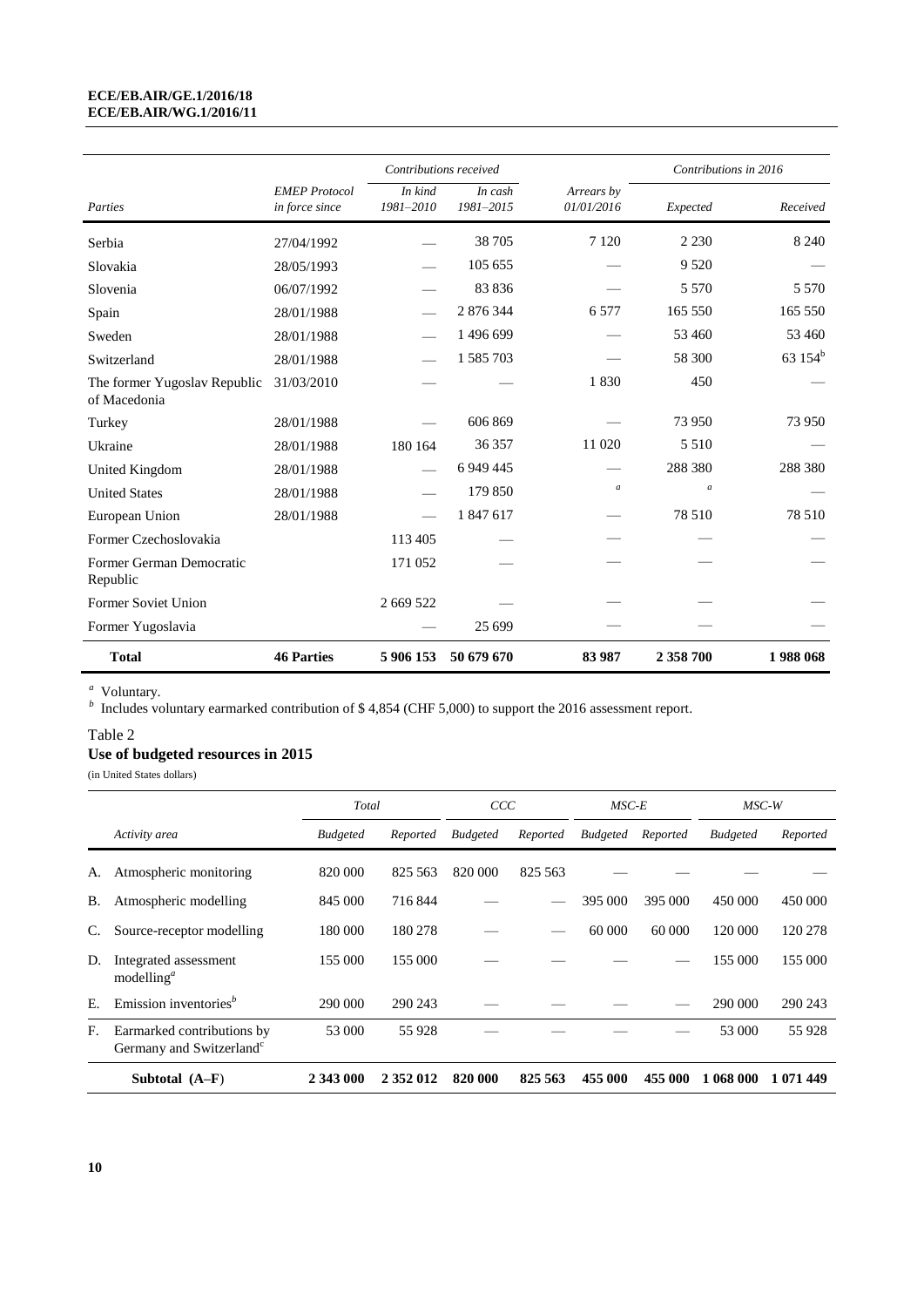|    |                                                  | Total           | <sub>CCC</sub>                               |  | MSC-E | $MSC-W$         |          |
|----|--------------------------------------------------|-----------------|----------------------------------------------|--|-------|-----------------|----------|
|    | Activity area                                    | <b>Budgeted</b> | Reported Budgeted Reported Budgeted Reported |  |       | <b>Budgeted</b> | Reported |
| F. | Programme support cost (3 per<br>cent of $A-K$ ) | 70 290          |                                              |  |       |                 |          |
|    | Total $(A-F)$                                    | 2413290         |                                              |  |       |                 |          |

*a* Work implemented together with the CIAM. *b* Work implemented together with the EMEP Centre on Emission Inventories and Projections (CEIP).

*c* Voluntary earmarked contributions of 21,370 and \$32,630, respectively to support the 2016 assessment report.

#### Table 3

#### **EMEP scale of contributions calculated on the basis of the 2015 United Nations scale of assessments and the schedule of contributions for 2017–2018**

|                                           | <b>United Nations</b><br>2015 assessment<br>rate $(\% )$ | "EMEP<br>share"<br>(%) | <b>EMEP</b> scale of<br>contributions<br>(%) | 2017 schedule of<br>contribution<br>$(in \; US\$ ) | 2018 schedule of<br>contribution<br>$(in \; US\$ ) |
|-------------------------------------------|----------------------------------------------------------|------------------------|----------------------------------------------|----------------------------------------------------|----------------------------------------------------|
| Non-EU Parties to the EMEP Protocol       |                                                          |                        |                                              |                                                    |                                                    |
| Albania                                   | 0.008                                                    | 0.0209                 | 0.0211                                       | 500                                                | 500                                                |
| Armenia                                   | 0.006                                                    | 0.0157                 | 0.0158                                       | 370                                                | 370                                                |
| <b>Belarus</b>                            | 0.056                                                    | 0.1463                 | 0.1474                                       | 3 4 8 0                                            | 3 4 8 0                                            |
| Bosnia and Herzegovina                    | 0.013                                                    | 0.0340                 | 0.0342                                       | 810                                                | 810                                                |
| Canada                                    | 2.921                                                    | $\boldsymbol{a}$       | $\boldsymbol{a}$                             | $\boldsymbol{a}$                                   | $\boldsymbol{a}$                                   |
| Georgia                                   | 0.008                                                    | 0.0209                 | 0.0211                                       | 500                                                | 500                                                |
| Liechtenstein                             | 0.007                                                    | 0.0183                 | 0.0184                                       | 430                                                | 430                                                |
| Monaco                                    | 0.010                                                    | 0.0261                 | 0.0263                                       | 620                                                | 620                                                |
| Montenegro                                | 0.004                                                    | 0.0104                 | 0.0105                                       | 250                                                | 250                                                |
| Norway                                    | 0.849                                                    | 2.2174                 | 2.2341                                       | 52 700                                             | 52 700                                             |
| Republic of Moldova                       | 0.004                                                    | 0.0104                 | 0.0105                                       | 250                                                | 250                                                |
| <b>Russian Federation</b>                 | 3.088                                                    | 8.0652                 | 8.1258                                       | 191 660                                            | 191 660                                            |
| Serbia                                    | 0.032                                                    | 0.0836                 | 0.0842                                       | 1 9 9 0                                            | 1990                                               |
| Switzerland                               | 1.140                                                    | 2.9774                 | 2.9998                                       | 70 760                                             | 70 760                                             |
| The former Yugoslav Republic of Macedonia | 0.007                                                    | 0.0183                 | 0.0184                                       | 430                                                | 430                                                |
| Turkey                                    | 1.018                                                    | 2.6588                 | 2.6788                                       | 63 180                                             | 63 180                                             |
| Ukraine                                   | 0.103                                                    | 0.2690                 | 0.2710                                       | 6 3 9 0                                            | 6 3 9 0                                            |
| <b>United States</b>                      | 22.000                                                   | $\overline{a}$         | $\boldsymbol{a}$                             | $\boldsymbol{a}$                                   | $\overline{a}$                                     |
| <b>EU</b> Parties                         |                                                          |                        |                                              |                                                    |                                                    |
| Austria                                   | 0.720                                                    | 1.8805                 | 1.8946                                       | 44 690                                             | 44 690                                             |
| Belgium                                   | 0.885                                                    | 2.3114                 | 2.3288                                       | 54 930                                             | 54 930                                             |
| Bulgaria                                  | 0.045                                                    | 0.1175                 | 0.1184                                       | 2790                                               | 2790                                               |
| Croatia                                   | 0.099                                                    | 0.2586                 | 0.2605                                       | 6 1 4 0                                            | 6 1 4 0                                            |
| Cyprus                                    | 0.043                                                    | 0.1123                 | 0.1132                                       | 2670                                               | 2670                                               |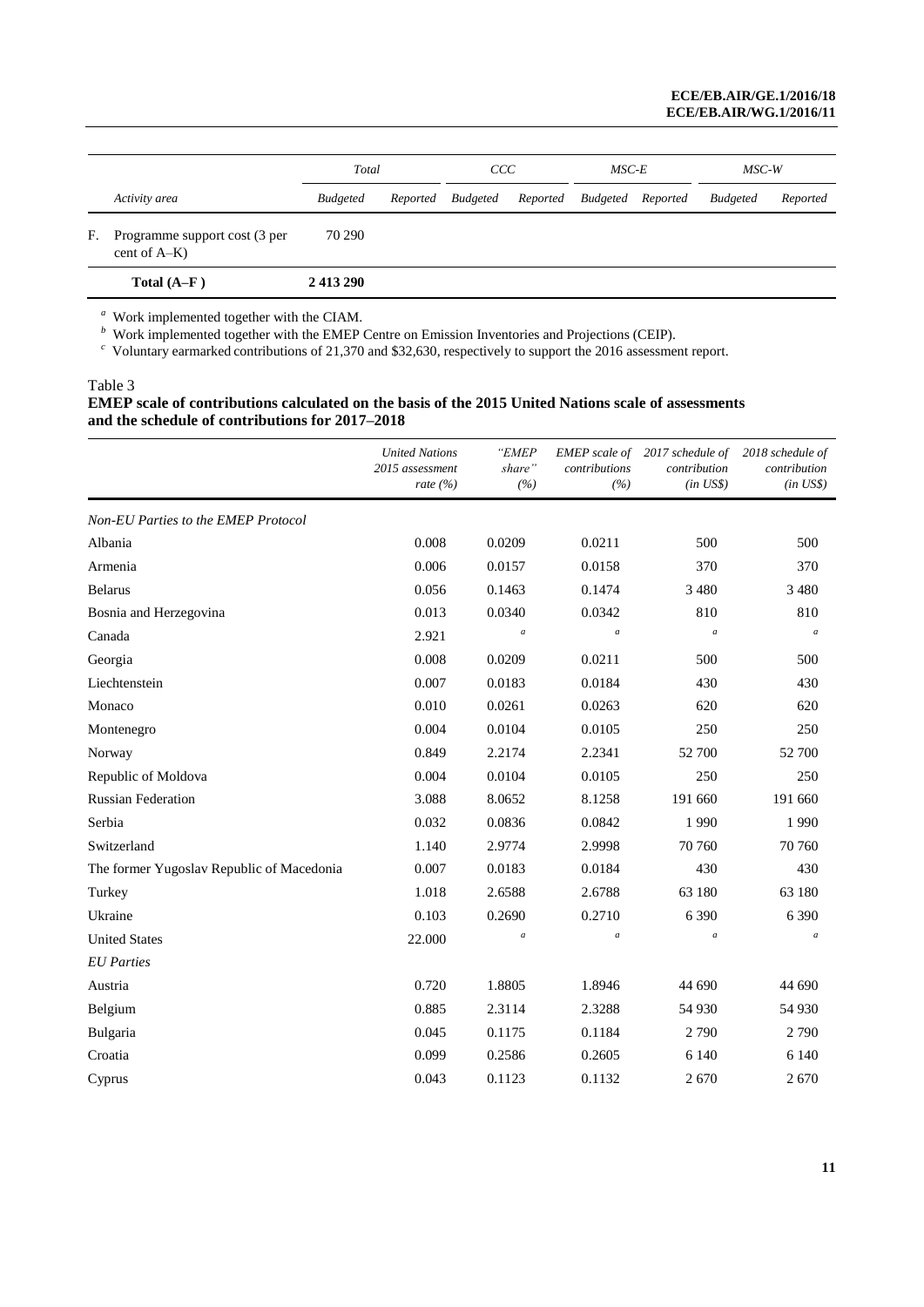#### **ECE/EB.AIR/GE.1/2016/18 ECE/EB.AIR/WG.1/2016/11**

|                                                          | <b>United Nations</b><br>2015 assessment<br>rate $(\% )$ | "EMEP<br>share"<br>(%) | <b>EMEP</b> scale of<br>contributions<br>(%) | 2017 schedule of<br>contribution<br>$(in \; US\$ ) | 2018 schedule of<br>contribution<br>$(in \; US\$ ) |
|----------------------------------------------------------|----------------------------------------------------------|------------------------|----------------------------------------------|----------------------------------------------------|----------------------------------------------------|
| Czech Republic                                           | 0.344                                                    | 0.8985                 | 0.9052                                       | 21 350                                             | 21 350                                             |
| Denmark                                                  | 0.584                                                    | 1.5253                 | 1.5367                                       | 36 250                                             | 36 250                                             |
| Estonia                                                  | 0.038                                                    | 0.0992                 | 0.1000                                       | 2 3 6 0                                            | 2 3 6 0                                            |
| Finland                                                  | 0.456                                                    | 1.1910                 | 1.1999                                       | 28 300                                             | 28 300                                             |
| France                                                   | 4.859                                                    | 12.6907                | 12.7860                                      | 301 580                                            | 301 580                                            |
| Germany                                                  | 6.389                                                    | 16.6867                | 16.8121                                      | 396 550                                            | 396 550                                            |
| Greece                                                   | 0.471                                                    | 1.2302                 | 1.2394                                       | 29 230                                             | 29 230                                             |
| Hungary                                                  | 0.161                                                    | 0.4205                 | 0.4237                                       | 9 9 9 0                                            | 9 9 9 0                                            |
| Ireland                                                  | 0.335                                                    | 0.8749                 | 0.8815                                       | 20 790                                             | 20 790                                             |
| Italy                                                    | 3.748                                                    | 9.7890                 | 9.8625                                       | 232 630                                            | 232 630                                            |
| Latvia                                                   | 0.050                                                    | 0.1306                 | 0.1316                                       | 3 100                                              | 3 100                                              |
| Lithuania                                                | 0.072                                                    | 0.1880                 | 0.1895                                       | 4 4 7 0                                            | 4 4 7 0                                            |
| Luxembourg                                               | 0.064                                                    | 0.1672                 | 0.1684                                       | 3 9 7 0                                            | 3 9 7 0                                            |
| Malta                                                    | 0.016                                                    | 0.0418                 | 0.0421                                       | 990                                                | 990                                                |
| Netherlands                                              | 1.482                                                    | 3.8707                 | 3.8997                                       | 91 980                                             | 91 980                                             |
| Poland                                                   | 0.841                                                    | 2.1965                 | 2.2130                                       | 52 200                                             | 52 200                                             |
| Portugal                                                 | 0.392                                                    | 1.0238                 | 1.0315                                       | 24 3 30                                            | 24 3 30                                            |
| Romania                                                  | 0.184                                                    | 0.4806                 | 0.4842                                       | 11 4 20                                            | 11 4 20                                            |
| Slovakia                                                 | 0.160                                                    | 0.4179                 | 0.4210                                       | 9 9 3 0                                            | 9930                                               |
| Slovenia                                                 | 0.084                                                    | 0.2194                 | 0.2210                                       | 5 2 1 0                                            | 5 2 1 0                                            |
| Spain                                                    | 2.443                                                    | 6.3806                 | 6.4285                                       | 151 630                                            | 151 630                                            |
| Sweden                                                   | 0.956                                                    | 2.4969                 | 2.5156                                       | 59 340                                             | 59 340                                             |
| United Kingdom                                           | 4.463                                                    | 11.6564                | 11.7440                                      | 277 010                                            | 277 010                                            |
| European Union                                           | $\boldsymbol{b}$                                         | 3.3300                 | 3.3300                                       | 78.550                                             | 78.550                                             |
| <b>Total</b>                                             |                                                          | 99.2791                | 100.000                                      | 2 358 700                                          | 2 358 700                                          |
| Parties to the Convention not Party to the EMEP Protocol |                                                          |                        |                                              |                                                    |                                                    |
| Azerbaijan                                               | 0.060                                                    | 0.1567                 | $\boldsymbol{b}$                             | $\boldsymbol{b}$                                   | b                                                  |
| Iceland                                                  | 0.023                                                    | 0.0601                 | b                                            | b                                                  | b                                                  |
| Kazakhstan                                               | 0.191                                                    | 0.4989                 | b                                            | $\boldsymbol{b}$                                   | b                                                  |
| Kyrgyzstan                                               | 0.002                                                    | 0.0052                 | $\boldsymbol{b}$                             | $\boldsymbol{b}$                                   | $\boldsymbol{b}$                                   |
| <b>Total (excluding Canada and United States)</b>        | 37.013                                                   | 100.000                |                                              |                                                    |                                                    |

<sup>*a*</sup> Voluntary.<br><sup>*b*</sup> Not applicable.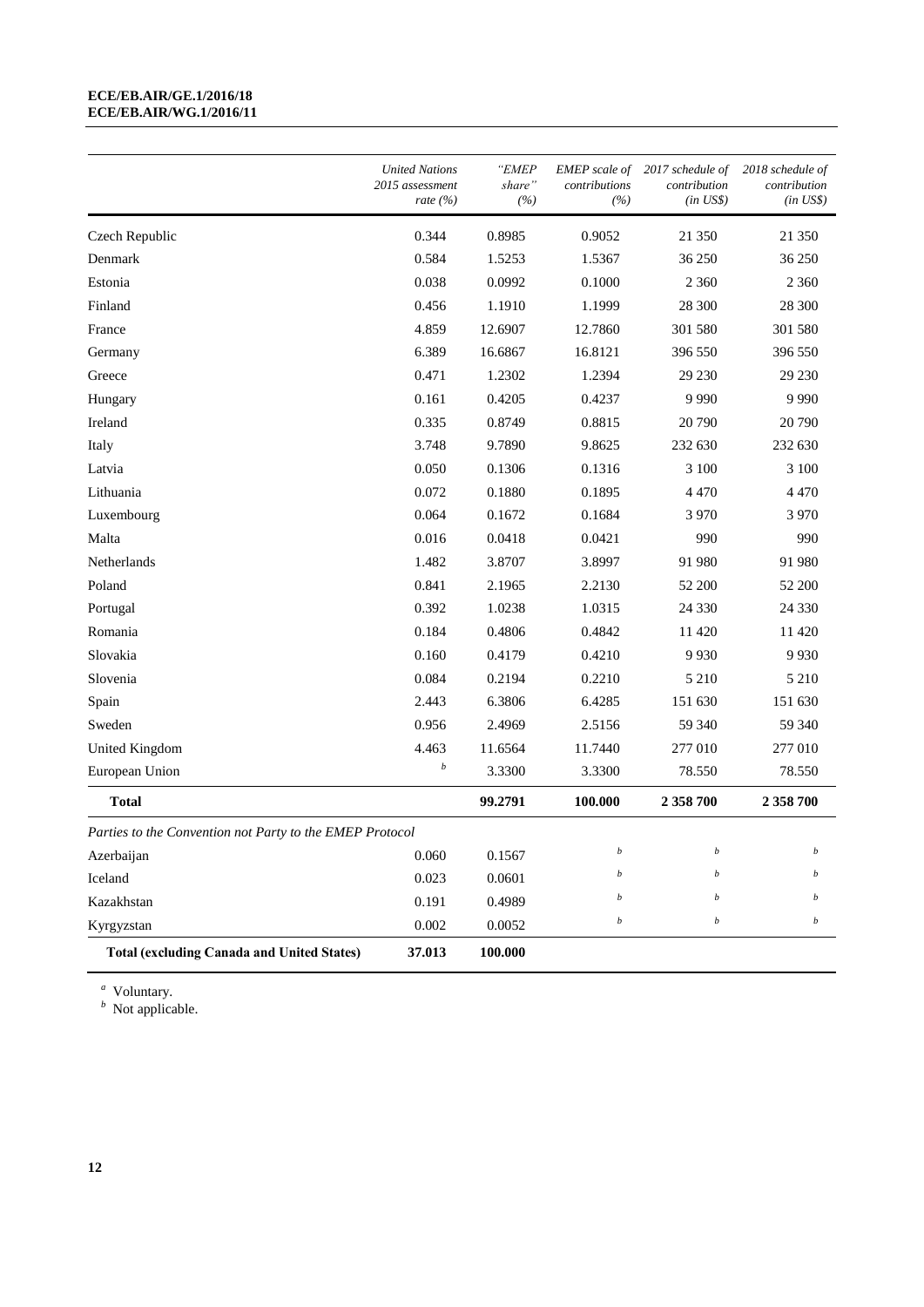|                           | $ICP$ $F$ | $ICP$ $W$ | ICPM | ICP V ICP IM | ICP<br>$M\&M$ | Health            | CIAM   | Earmarked<br>in cash          | Non-<br>earmarked<br>in cash  | Total cash<br>received | Recommended<br>contribution |
|---------------------------|-----------|-----------|------|--------------|---------------|-------------------|--------|-------------------------------|-------------------------------|------------------------|-----------------------------|
| Albania                   |           |           |      |              |               |                   |        |                               | 495                           | 495                    | 495                         |
| Armenia                   |           |           |      |              |               |                   |        |                               | 344                           | 344                    | 344                         |
| Austria                   |           |           |      |              |               |                   | 42 057 | $\overbrace{\phantom{13333}}$ |                               | 42 057                 | 40 363                      |
| Azerbaijan                |           |           |      |              |               |                   |        |                               | 2 0 2 4                       | 2 0 2 4                | 2 0 2 4                     |
| <b>Belarus</b>            |           |           |      |              |               |                   |        |                               | 2 8 4 2                       | 2 8 4 2                | 2 8 4 2                     |
| Belgium                   |           |           |      |              |               |                   |        |                               | 37 144                        | 37 144                 | 50 481                      |
| Bosnia and<br>Herzegovina |           |           |      |              |               |                   |        |                               | 861                           | 861                    | 861                         |
| Bulgaria                  |           |           |      |              |               |                   |        |                               | 2 3 6 8                       | 2 3 6 8                | 2 3 6 8                     |
| Canada                    |           |           |      |              |               |                   |        |                               |                               |                        | $\boldsymbol{a}$            |
| Croatia                   |           |           |      |              |               |                   |        |                               | 6 3 7 2                       | 6 3 7 2                | 6 3 7 2                     |
| Cyprus                    |           |           |      |              |               |                   |        |                               |                               |                        | 2 3 6 8                     |
| Czech Republic            | 1 500     |           |      |              |               |                   |        |                               | 19 5 25                       | 21 025                 | 19 5 25                     |
| Denmark                   |           |           |      |              |               |                   |        | $\overbrace{\phantom{aaaaa}}$ | 34 142                        | 34 142                 | 34 142                      |
| Estonia                   |           |           |      |              |               |                   |        |                               |                               |                        | 2 0 2 4                     |
| Finland                   |           |           |      |              |               |                   |        |                               |                               |                        | 26 24 1                     |
| France                    |           |           |      |              |               |                   |        |                               |                               |                        | 282 908                     |
| Georgia                   |           |           |      |              |               |                   |        |                               | 344                           | 344                    | 344                         |
| Germany                   | 27 705    |           |      |              |               |                   |        | 27 705                        |                               | 27 705                 | 361 202                     |
| Greece                    |           |           |      |              |               |                   |        | $\overbrace{\phantom{13333}}$ |                               |                        | 32 269                      |
| Hungary                   | 655       |           |      |              |               | $\hspace{0.05cm}$ |        | 655                           | 13 4 25                       | 14 080                 | 13 4 5 4                    |
| Iceland                   |           |           |      |              |               |                   |        |                               | $\overbrace{\phantom{aaaaa}}$ |                        | 1 3 5 6                     |
| Ireland                   |           |           |      |              |               |                   |        |                               | 21 400                        | 21 400                 | 21 140                      |
| Italy                     |           |           |      |              |               |                   |        |                               |                               |                        | 224 979                     |
| Kazakhstan                |           |           |      |              |               |                   |        |                               |                               |                        | 6 1 1 4                     |
| Kyrgyzstan                |           |           |      |              |               |                   |        |                               |                               |                        | 108                         |

#### Table 4 **2015 contributions in cash, earmarked and non-earmarked, towards financing the core activities under the Convention** (in United States dollars)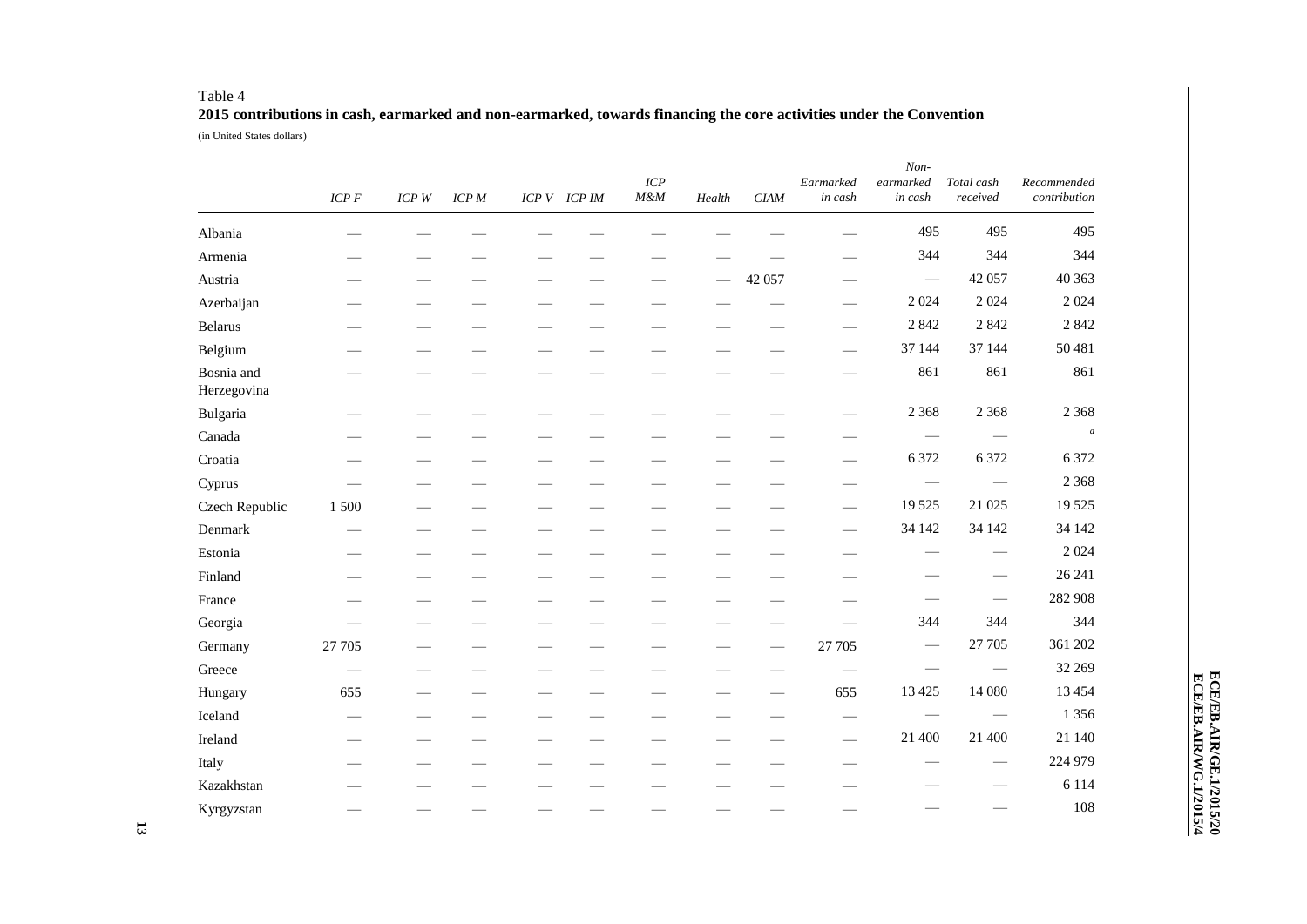|                                                 | $ICP$ $F$ | ICP W   | <b>ICP</b> M | ICP V ICP IM | ICP<br>$M\&M$ | Health                   | <b>CIAM</b> | Earmarked<br>in cash          | Non-<br>earmarked<br>in cash | Total cash<br>received          | Recommended<br>contribution |
|-------------------------------------------------|-----------|---------|--------------|--------------|---------------|--------------------------|-------------|-------------------------------|------------------------------|---------------------------------|-----------------------------|
| Latvia                                          |           |         |              |              |               |                          |             |                               |                              |                                 | 2 3 6 8                     |
| Liechtenstein                                   |           |         |              |              |               |                          |             |                               |                              |                                 | 452                         |
| Lithuania                                       | 568       |         |              |              |               |                          |             | 568                           | 3703                         | 4 2 7 1                         | 3703                        |
| Luxembourg                                      |           |         |              |              |               |                          |             |                               | 4 0 9 0                      | 4 0 9 0                         | 4 0 9 0                     |
| Malta                                           |           |         |              |              |               |                          |             |                               |                              |                                 | 818                         |
| Monaco                                          |           |         |              |              |               |                          |             |                               |                              | $\hspace{0.1mm}-\hspace{0.1mm}$ | 603                         |
| Montenegro                                      |           |         | -            |              |               |                          |             |                               | 232                          | 232                             | 258                         |
| Netherlands                                     |           |         |              |              |               |                          |             |                               |                              |                                 | 83 654                      |
| Norway                                          | 1695      | 43 0 54 |              |              |               |                          |             | 44 749                        |                              | 44 749                          | 43 054                      |
| Poland                                          |           |         |              |              |               |                          |             |                               | 46 5 84                      | 46 5 84                         | 46 5 84                     |
| Portugal                                        |           |         |              |              |               |                          |             |                               |                              |                                 | 23 981                      |
| Republic of<br>Moldova                          |           |         |              |              |               |                          |             |                               | 151                          | 151                             | 151                         |
| Romania                                         |           |         |              |              |               |                          |             |                               | 11 431                       | 11 431                          | 11 431                      |
| Russian<br>Federation                           |           |         |              |              |               |                          |             |                               |                              |                                 | 123 307                     |
| Serbia                                          |           |         |              |              |               |                          |             |                               | 2024                         | 2 0 2 4                         | 2 0 2 4                     |
| Slovakia                                        |           |         |              |              |               |                          |             |                               | 8654                         | 8 6 5 4                         | 8 6 5 4                     |
| Slovenia                                        |           |         |              |              |               |                          |             | $\overbrace{\phantom{13333}}$ | 10 118                       | 10 118                          | 5 0 5 9                     |
| Spain                                           |           |         |              |              |               |                          |             |                               |                              |                                 | 150 388                     |
| Sweden                                          |           |         |              |              |               | $\overline{\phantom{0}}$ |             |                               |                              |                                 | 48 5 65                     |
| Switzerland                                     | 3 3 9 0   |         |              |              |               |                          |             | 3 3 9 0                       | 52 956                       | 56 346                          | 52 956                      |
| The former<br>Yugoslav Republic<br>of Macedonia |           |         |              |              |               |                          |             |                               |                              |                                 | 409                         |
| Turkey                                          |           |         |              |              |               |                          |             |                               | 67 164                       | 67 164                          | 67 164                      |
| Ukraine                                         |           |         |              |              |               |                          |             |                               | 10 032                       | 10 032                          | 5 0 1 6                     |
| United Kingdom                                  |           |         |              |              |               |                          |             |                               |                              |                                 | 261 962                     |
| <b>United States</b>                            |           |         |              |              |               |                          |             |                               |                              |                                 | $\boldsymbol{a}$            |
| European Union                                  |           |         |              |              |               |                          |             |                               | 71 725                       | 71 725                          | 71 725                      |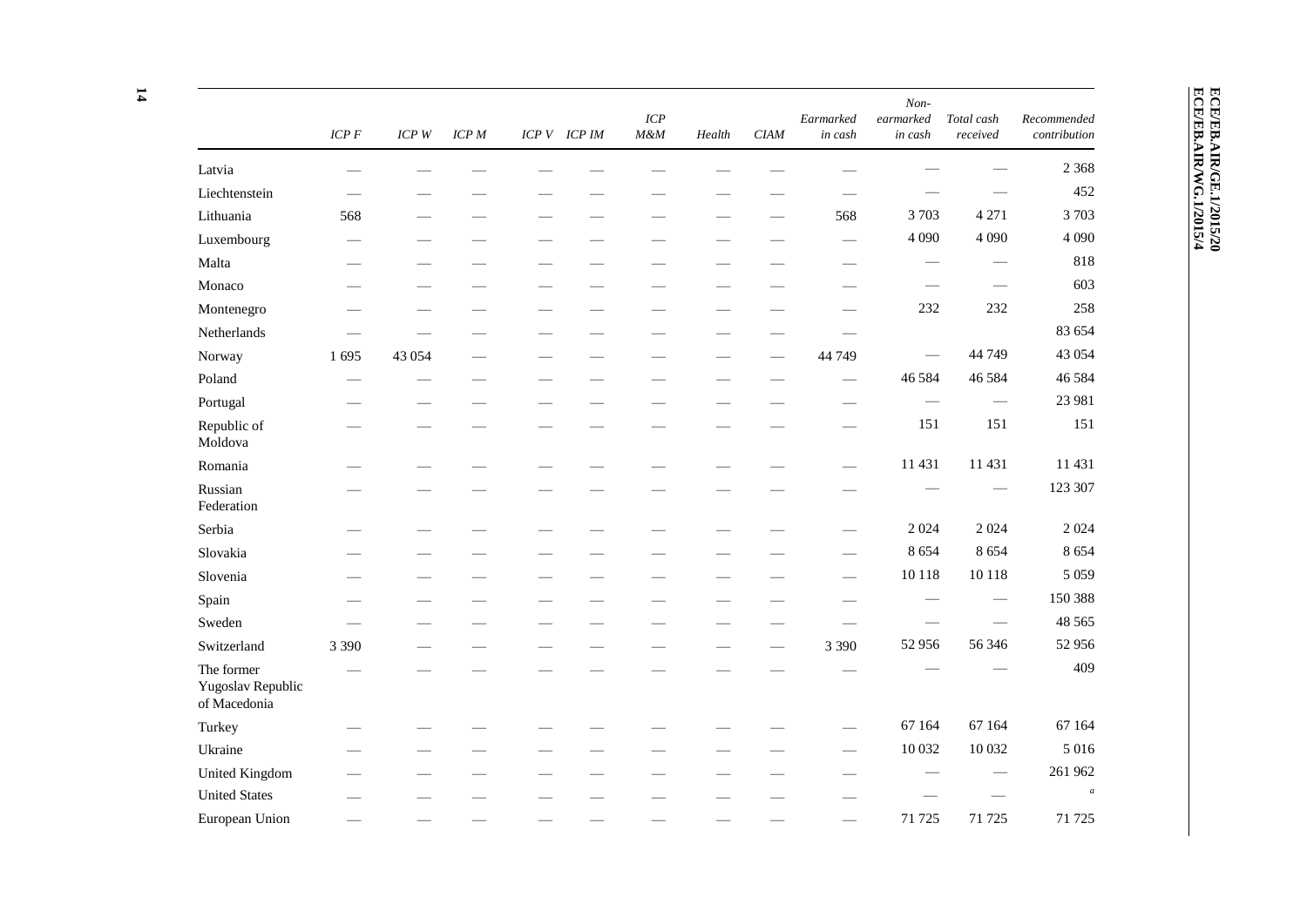| <b>Total</b> | 35 513 | 43 054  | $\hspace{0.05cm}$ | __   |               |                   | $\hspace{0.05cm}$ | 42 057 | 120 624              | 429 890              | 550 514                | 2 152 700                   |
|--------------|--------|---------|-------------------|------|---------------|-------------------|-------------------|--------|----------------------|----------------------|------------------------|-----------------------------|
|              | ICP F  | $ICP$ W | ICP M             | ICPV | <b>ICP IM</b> | <b>ICP</b><br>M&M | Health            | CIAM   | Earmarked<br>in cash | earmarked<br>in cash | Total cash<br>received | Recommended<br>contribution |
|              |        |         |                   |      |               |                   |                   |        |                      | $Non-$               |                        |                             |

*Note*: Contributions listed under programme centres and other subsidiary bodies of the Convention include earmarked funds towards their work. Recommended contributions are as agreed by the Executive Body.

*Abbreviations*: ICP F = International Cooperative Programme (ICP) on Assessment and Monitoring of Air Pollution Effects on Forests; ICP W = ICP on Assessment and Monitoring of Effects of Air Pollution on Rivers and Lakes; ICP M = ICP on Effects of Air Pollution on Materials, including Historic and Cultural Monuments; ICP V = ICP on Effects of Air Pollution on Natural Vegetation and Crops; ICP IM = ICP on Integrated Monitoring of Air Pollution Effects on Ecosystems; ICP M&M = ICP on Modelling and Mapping of Critical Levels and Loads and Air Pollution Effects, Risks and Trends; Health = the Joint Task Force on the Health Aspects of Air Pollution; CIAM = Centre for Integrated Assessment Modelling.

*a* Voluntary.

#### Table 5

#### **2016 contributions in cash, earmarked and non-earmarked, towards financing the core activities under the Convention, as of 29 August 2016**

(in United States dollars)

|                           | ICP F | ICP W | <b>ICP</b> M | ICP V ICP IM | ICP<br>M&M | Health | <b>CIAM</b> | Earmarked<br>in cash | Non-<br>earmarked<br>in cash | Total cash<br>received | Recommended<br>contribution |
|---------------------------|-------|-------|--------------|--------------|------------|--------|-------------|----------------------|------------------------------|------------------------|-----------------------------|
| Albania                   |       |       |              |              |            |        |             |                      | 495                          | 495                    | 495                         |
| Armenia                   |       |       |              |              |            |        |             |                      |                              |                        | 344                         |
| Austria                   |       |       |              |              |            |        |             |                      |                              |                        | 40 363                      |
| Azerbaijan                |       |       |              |              |            |        |             |                      | 2024                         | 2 0 2 4                | 2 0 2 4                     |
| <b>Belarus</b>            |       |       |              |              |            |        |             |                      |                              |                        | 2 8 4 2                     |
| Belgium                   |       |       |              |              |            |        |             |                      |                              |                        | 50 481                      |
| Bosnia and<br>Herzegovina |       |       |              |              |            |        |             |                      | 861                          | 861                    | 861                         |
| Bulgaria                  |       |       |              |              |            |        |             |                      | 2 3 6 8                      | 2 3 6 8                | 2 3 6 8                     |
| Canada                    |       |       |              |              |            |        |             |                      |                              |                        | $\boldsymbol{a}$            |
| Croatia                   |       |       |              |              |            |        |             |                      | 6 3 7 2                      | 6 3 7 2                | 6 3 7 2                     |
| Cyprus                    |       |       |              |              |            |        |             |                      |                              |                        | 2 3 6 8                     |
| Czech Republic            |       |       |              |              |            |        |             |                      | 19 5 25                      | 19 5 25                | 19 5 25                     |
| Denmark                   |       |       |              |              |            |        |             |                      | 34 142                       | 34 142                 | 34 142                      |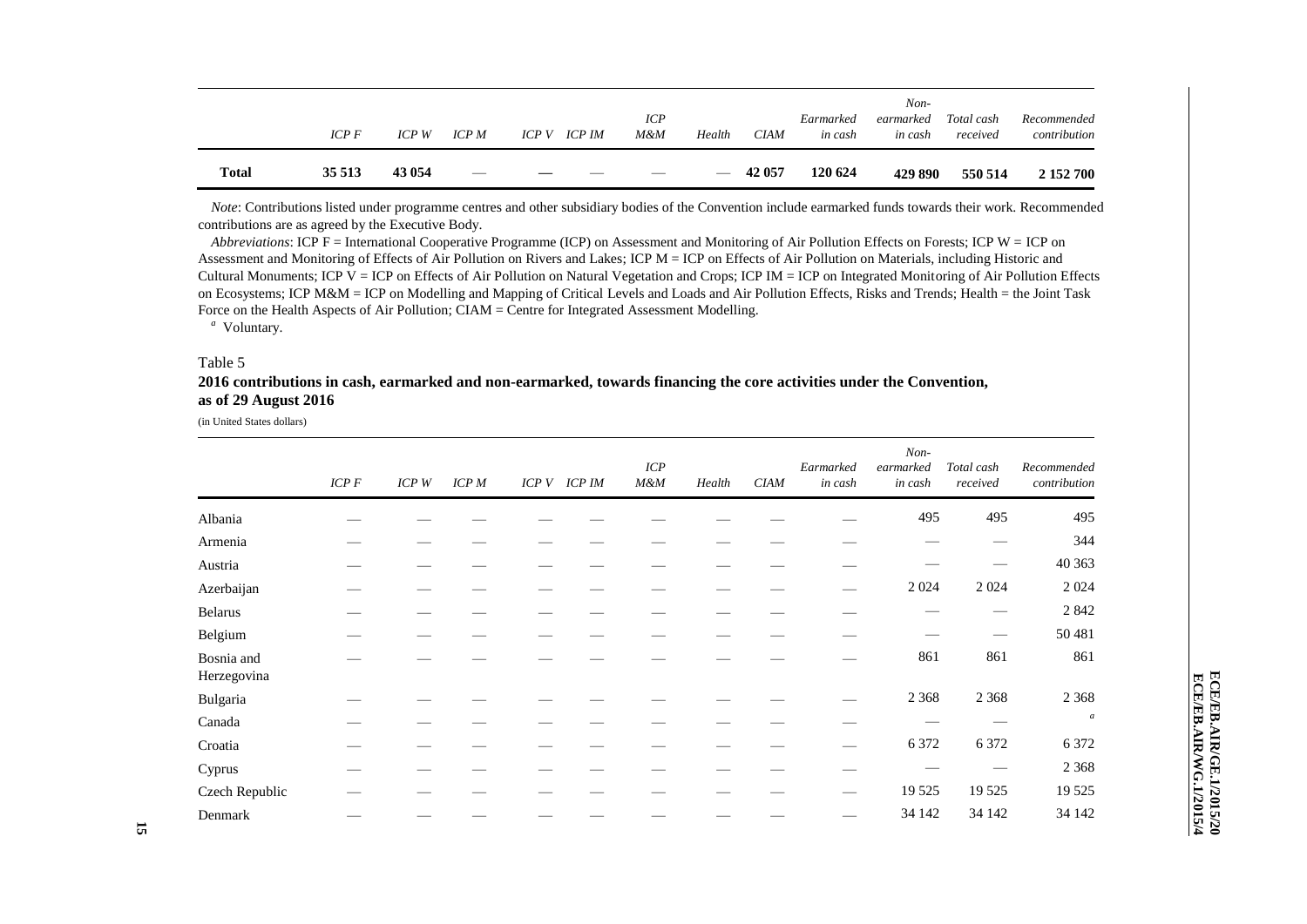| P.<br>٦ |  |
|---------|--|
|         |  |
|         |  |

|                        | $ICP$ $F$                | $ICP$ $W$ | ICP M                    | ICPV | <b>ICP IM</b> | ICP<br>$M\&M$                 | Health                      | <b>CIAM</b>                 | Earmarked<br>in cash            | Non-<br>$\emph{learnarked}$<br>in cash | Total cash<br>received          | Recommended<br>contribution |
|------------------------|--------------------------|-----------|--------------------------|------|---------------|-------------------------------|-----------------------------|-----------------------------|---------------------------------|----------------------------------------|---------------------------------|-----------------------------|
| Estonia                |                          |           |                          |      |               |                               |                             |                             |                                 |                                        |                                 | 2 0 2 4                     |
| Finland                | 1 605                    |           |                          |      |               |                               |                             |                             | 1 605                           |                                        | 1 605                           | 26 24 1                     |
| France                 | 14 6 65                  |           |                          |      |               |                               | $\overbrace{\hspace{15em}}$ |                             | 14 6 65                         | $\overline{\phantom{0}}$               | 14 6 65                         | 282 908                     |
| Georgia                |                          |           | $\overline{\phantom{0}}$ |      |               |                               | -                           |                             |                                 |                                        |                                 | 344                         |
| Germany                | 27 705                   |           |                          |      |               |                               |                             |                             | 27 705                          |                                        | 27 705                          | 361 202                     |
| Greece                 |                          |           | —                        |      |               |                               | -                           |                             | $\overbrace{\phantom{aaaaa}}$   |                                        |                                 | 32 269                      |
| Hungary                | 675                      |           | $\overline{\phantom{0}}$ |      |               |                               |                             |                             | 675                             | 13 4 5 4                               | 14 129                          | 13 4 5 4                    |
| Iceland                |                          |           | $\overline{\phantom{0}}$ |      |               |                               | -                           |                             |                                 | 1 3 5 6                                | 1 3 5 6                         | 1 3 5 6                     |
| Ireland                | $\overline{\phantom{0}}$ |           |                          |      |               |                               |                             |                             |                                 |                                        |                                 | 21 140                      |
| Italy                  |                          |           |                          |      |               |                               |                             | $\overline{\phantom{0}}$    |                                 |                                        | $\hspace{0.05cm}$               | 224 979                     |
| Kazakhstan             |                          |           | —                        |      |               | $\overbrace{\phantom{12333}}$ |                             |                             |                                 |                                        |                                 | 6 1 1 4                     |
| Kyrgyzstan             |                          |           |                          |      |               |                               |                             |                             |                                 | 228                                    | 228                             | 108                         |
| Latvia                 |                          |           |                          |      |               |                               |                             |                             |                                 | 2 3 6 8                                | 2 3 6 8                         | 2 3 6 8                     |
| Liechtenstein          |                          |           |                          |      |               |                               | —<br>—                      |                             |                                 |                                        | $\qquad \qquad -$               | 452                         |
| Lithuania              |                          |           |                          |      |               |                               |                             |                             |                                 | 3703                                   | 3703                            | 3703                        |
| Luxembourg             |                          |           |                          |      |               |                               |                             |                             |                                 | 4 0 9 0                                | 4 0 9 0                         | 4 0 9 0                     |
| Malta                  |                          |           |                          |      |               |                               |                             |                             |                                 |                                        | $\hspace{0.1mm}-\hspace{0.1mm}$ | 818                         |
| Monaco                 |                          |           |                          |      |               |                               |                             |                             |                                 | 603                                    | 603                             | 603                         |
| Montenegro             |                          |           |                          |      |               |                               |                             |                             |                                 |                                        |                                 | 258                         |
| Netherlands            |                          |           |                          |      |               |                               |                             |                             |                                 |                                        |                                 | 83 654                      |
| Norway                 |                          | 43 054    |                          |      |               |                               |                             |                             | 43 054                          |                                        | 43 054                          | 43 054                      |
| Poland                 |                          |           | $\overline{\phantom{0}}$ |      |               |                               | $\overline{\phantom{0}}$    | $\overbrace{\hspace{15em}}$ | $\overbrace{\qquad \qquad }^{}$ |                                        |                                 | 46 5 8 4                    |
| Portugal               |                          |           |                          |      |               |                               |                             |                             |                                 |                                        |                                 | 23 981                      |
| Republic of<br>Moldova |                          |           |                          |      |               |                               |                             |                             |                                 |                                        |                                 | 151                         |
| Romania                |                          |           |                          |      |               |                               |                             |                             |                                 | 11 431                                 | 11 431                          | 11 431                      |
| Russian<br>Federation  |                          |           |                          |      |               |                               |                             |                             |                                 |                                        |                                 | 123 307                     |
| Serbia                 |                          |           |                          |      |               |                               |                             |                             |                                 | 2 0 2 4                                | 2 0 2 4                         | 2 0 2 4                     |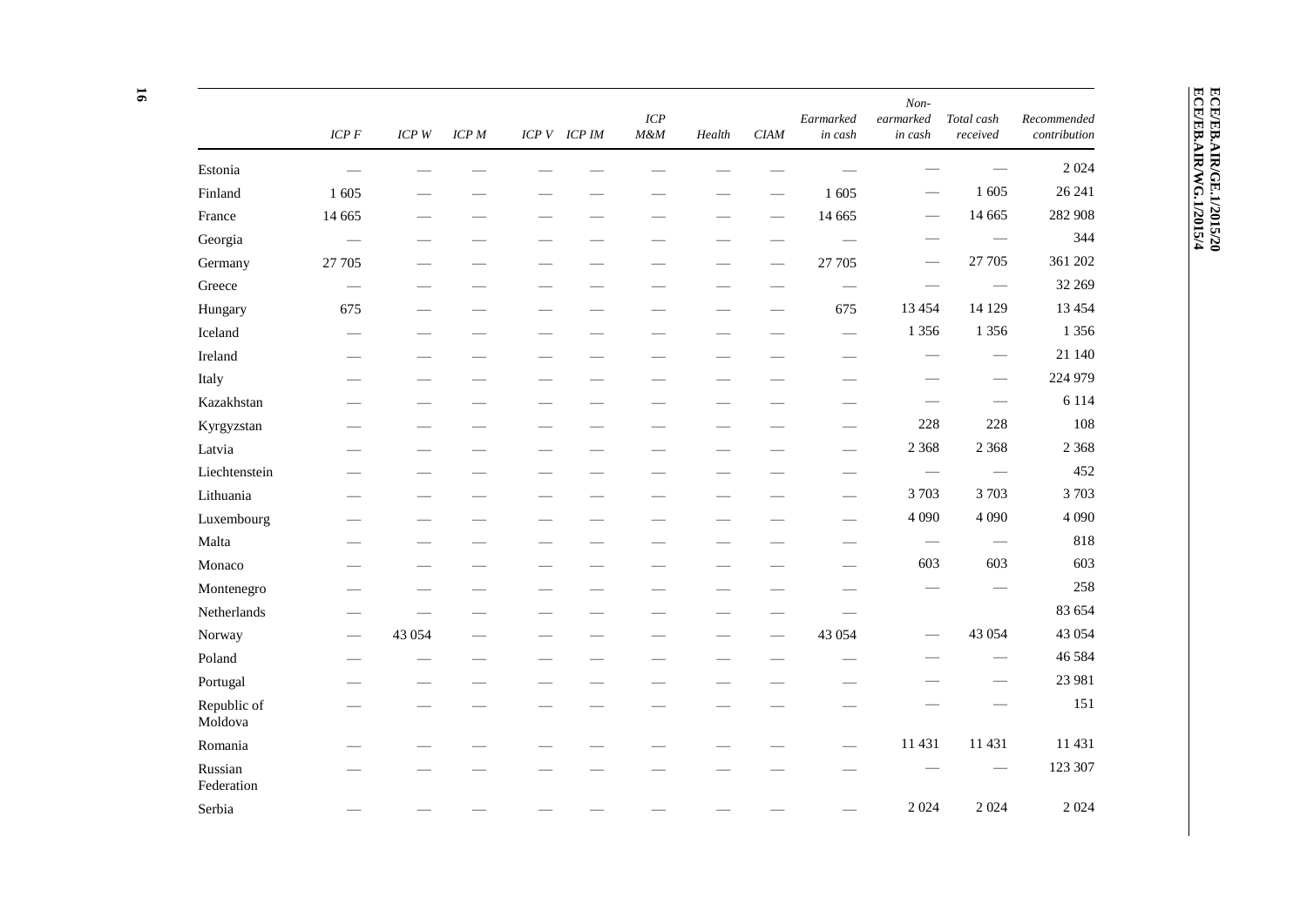|                                                 | ICP F  | ICP W   | <b>ICP</b> M | ICP V   | <b>ICP IM</b> | ICP<br>M&M | Health | <b>CIAM</b> | Earmarked<br>in cash | Non-<br>earmarked<br>in cash | Total cash<br>received | Recommended<br>contribution |
|-------------------------------------------------|--------|---------|--------------|---------|---------------|------------|--------|-------------|----------------------|------------------------------|------------------------|-----------------------------|
| Slovakia                                        |        |         |              |         |               |            |        |             |                      |                              |                        | 8 6 5 4                     |
| Slovenia                                        |        |         |              |         |               |            |        |             |                      | 5 0 5 9                      | 5 0 5 9                | 5 0 5 9                     |
| Spain                                           |        |         |              |         |               |            |        |             |                      |                              |                        | 150 388                     |
| Sweden                                          |        |         |              |         |               |            |        |             |                      |                              |                        | 48 5 65                     |
| Switzerland                                     |        | 14 5 63 |              | 8 3 0 7 |               |            |        |             | 22 870               | 52 956                       | 75 826                 | 52 956                      |
| The former<br>Yugoslav Republic<br>of Macedonia |        |         |              |         |               |            |        |             |                      |                              |                        | 409                         |
| Turkey                                          |        |         |              |         |               |            |        |             |                      | 67 164                       | 67 164                 | 67 164                      |
| Ukraine                                         |        |         |              |         |               |            |        |             |                      |                              |                        | 5 0 1 6                     |
| United Kingdom                                  |        |         |              |         |               |            |        |             |                      |                              |                        | 261 962                     |
| <b>United States</b>                            |        |         |              |         |               |            |        |             |                      |                              |                        | $\boldsymbol{a}$            |
| European Union                                  |        |         |              |         |               |            |        |             |                      | 71 725                       | 71 725                 | 71 725                      |
| <b>Total</b>                                    | 44 650 | 57 617  |              | 8 3 0 7 |               |            |        |             | 110 574              | 301 948                      | 412 294                | 2 152 700                   |

*Note*: Abbreviations used in the table are defined in the notes to table 4 above. Contributions listed under programme centres and other subsidiary bodies of the Convention include earmarked funds towards their work. Recommended contributions are as agreed by the Executive Body.

*a* Voluntary.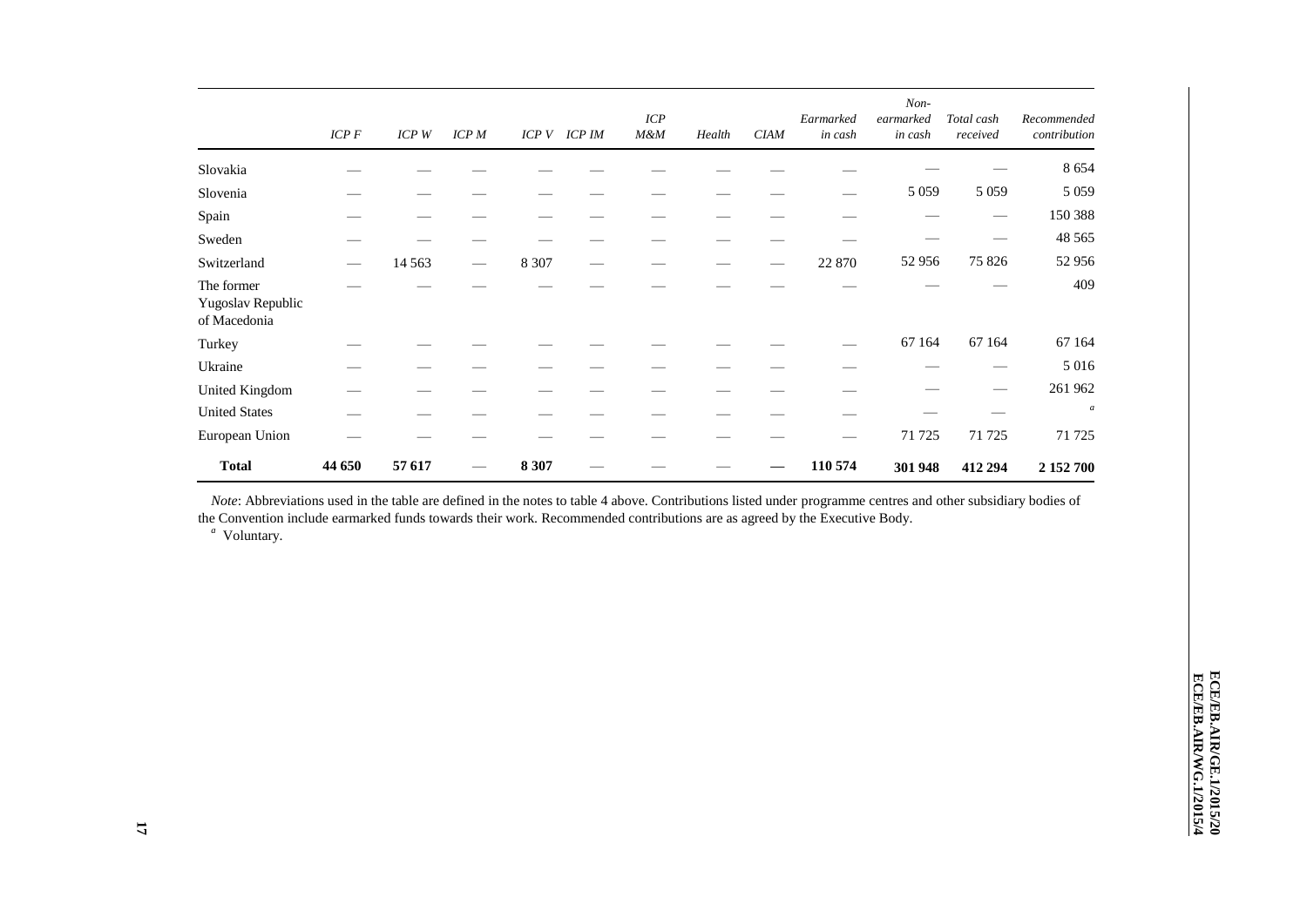#### **Contributions in kind towards financing selected core activities under the Convention in 2015** (in United States dollars)

| Contributors in 2015             | $ICP$ $F$ | $ICP$ $W$ | <b>ICP</b> M | ICPV    | <b>ICP IM</b> | <b>ICP M&amp;M</b> | CCE     | Health  | Total (Party) |
|----------------------------------|-----------|-----------|--------------|---------|---------------|--------------------|---------|---------|---------------|
| Finland                          |           |           |              |         | 170 000       |                    |         |         | 170 000       |
| France <sup><math>a</math></sup> |           |           |              |         |               | 84 500             |         |         | 84 500        |
| Germany $^b$                     | 257921    |           |              |         |               |                    |         | 9 2 2 5 | 267 146       |
| Italy                            |           |           | 48 000       |         |               |                    |         |         | 48 000        |
| Netherlands $c$                  |           |           |              |         |               |                    | 520 134 |         | 520 134       |
| Norway                           |           | 178 657   |              |         |               |                    |         |         | 178 657       |
| Sweden $d$                       |           |           | 59 400       |         | 46 300        |                    |         |         | 105 700       |
| Switzerland <sup>e</sup>         |           | 25 4 5 8  |              |         |               |                    |         | 61 100  | 86 558        |
| United Kingdom                   |           |           |              | 156489  |               |                    |         |         | 156 489       |
| Total (body)                     | 257921    | 204 115   | 107 400      | 156 489 | 216 300       | 84 500             | 520 134 | 70 325  | 1617184       |

*Notes*: For column heading abbreviations, please see notes to table 4. CCE = Coordination Centre for Effects.

*a* Contribution in kind worth EUR 65,000.

*b* Contribution in kind worth EUR 237,475 and 8,275, respectively.

*c* Contribution in kind worth EUR 465,000.

*d* Contribution in kind worth SEK 490,000 and 382,000, respectively.

*e* Contribution in kind worth CHF 25,000 and 60,000, respectively.

#### Table 7 **Contributions in kind towards financing selected core activities under the Convention in 2016 (preliminary)** (in United States dollars)

| Total (body)             | 257921       | 182766    | 108 500 | 238 890 | 199 500       | 8 1 8 7            |     | 70918  | 1 066 682     |
|--------------------------|--------------|-----------|---------|---------|---------------|--------------------|-----|--------|---------------|
| United Kingdom           |              |           |         | 216 072 |               |                    |     |        | 216 072       |
| Switzerland <sup>d</sup> |              |           |         | 8 1 4 7 |               |                    |     | 61 100 | 69 24 6       |
| Sweden $c$               |              |           | 60 500  |         | 29 500        |                    |     |        | 90 000        |
| $Span^b$                 |              |           |         | 9476    |               |                    |     |        | 9476          |
| Norway                   |              | 182766    |         |         |               |                    |     |        | 182766        |
| Netherlands              |              |           |         |         |               |                    |     |        |               |
| Italy                    |              |           | 48 000  |         |               |                    |     |        | 48 000        |
| Germany <sup>a</sup>     | 257921       |           |         | 5 1 9 5 |               | 8 1 8 7            |     | 9819   | 281 122       |
| France                   |              |           |         |         |               |                    |     |        |               |
| Finland                  |              |           |         |         | 170 000       |                    |     |        | 170 000       |
| Contributors in 2016     | <b>ICP F</b> | $ICP$ $W$ | ICPM    | ICP V   | <b>ICP IM</b> | <b>ICP M&amp;M</b> | CCE | Health | Total (Party) |
|                          |              |           |         |         |               |                    |     |        |               |

*Notes*: For column heading abbreviations, please see notes to table 4. CCE = Coordination Centre for Effects.

*a* Contributions in kind worth (preliminary) EUR 237,475, EUR 4,660, EUR 7,344 and 8,807, respectively.

*b* Contribution in kind worth EUR 8,500.

*<sup>c</sup>* Contribution in kind worth SEK 490,000 and 382,000, respectively.

*<sup>d</sup>* Contribution in kind worth CHF 8,000 and 60,000, respectively.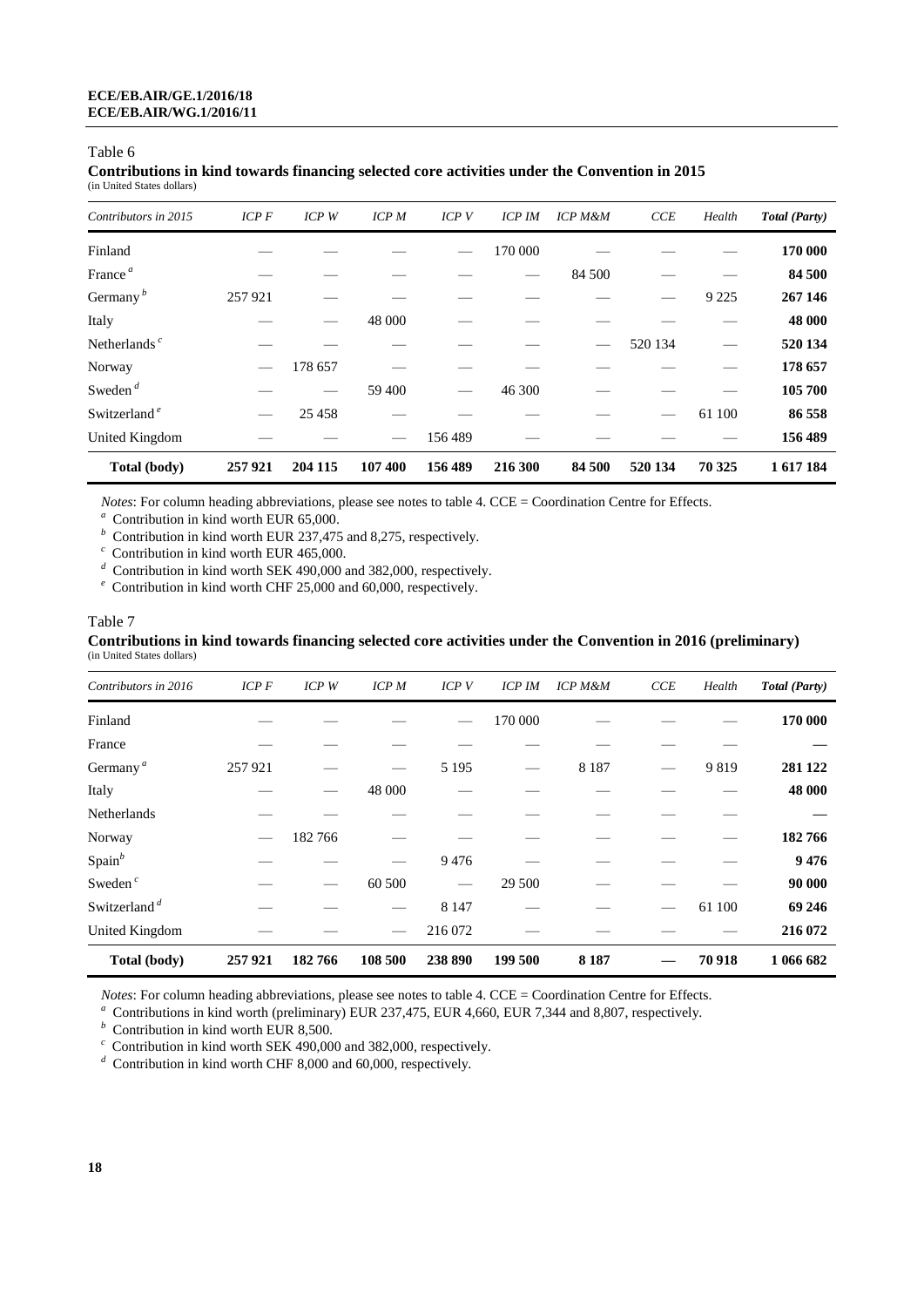**Use of cash contributions to partially fund the effects-oriented activities in the period 2007–2016** (in United States dollars)

| Activity area              | 2007    | 2008    | 2009    | 2010    | 2011    | 2012    | 2013    | 2014    | 2015    | $2016^a$ |
|----------------------------|---------|---------|---------|---------|---------|---------|---------|---------|---------|----------|
| Earmarked                  |         |         |         |         |         |         |         |         |         |          |
| <b>ICPF</b>                | 133 000 | 106 000 | 61 000  | 48 000  | 74 160  | 57 800  | 36 700  | 59 900  | 54 600  | 35 900   |
| <b>ICP W</b>               | 59 000  | 32 000  | 39 000  | 36 000  | 38 000  | 40 600  | 41 900  | 41 900  | 42 800  | 55 900   |
| <b>ICP M</b>               |         |         |         |         |         |         |         |         |         |          |
| <b>ICP V</b>               |         |         |         |         |         |         |         |         |         | 8 0 0 0  |
| <b>ICP IM</b>              |         |         |         |         |         |         |         |         |         |          |
| <b>ICP M&amp;M</b>         |         |         |         |         | 12 000  |         |         |         |         |          |
| Health                     |         |         |         |         |         |         |         |         |         |          |
| <b>CIAM</b>                |         |         | 43 248  | 43 000  | 52 000  | —       | 38 600  | 38 600  | 37 800  | 40 800   |
| Substantive<br>reporting   |         |         |         |         |         |         |         |         |         |          |
| <b>Total</b><br>earmarked  | 192 000 | 138 000 | 143 248 | 127 000 | 176 160 | 98 400  | 117 200 | 140 400 | 135 200 | 140 600  |
| Non-earmarked <sup>b</sup> |         |         |         |         |         |         |         |         |         |          |
| <b>ICPF</b>                | 69 000  | 67 000  | 59 000  | 68 000  | 49 000  | 70 700  | 48 700  | 47 600  | 42 600  | 49 800   |
| <b>ICP W</b>               | 69 000  | 67 000  | 59 000  | 68 000  | 49 000  | 70 700  | 48 700  | 47 600  | 42 600  | 49 800   |
| <b>ICP M</b>               | 69 000  | 67 000  | 59 000  | 68 000  | 49 000  | 70 700  | 48 700  | 47 600  | 42 600  | 49 800   |
| <b>ICP V</b>               | 69 000  | 67 000  | 59 000  | 68 000  | 49 000  | 70 700  | 48 700  | 47 600  | 42 600  | 49 800   |
| <b>ICP IM</b>              | 69 000  | 67 000  | 59 000  | 68 000  | 49 000  | 70 700  | 48 700  | 47 600  | 42 600  | 49 800   |
| <b>ICP M&amp;M</b>         | 69 000  | 67 000  | 59 000  | 68 000  | 49 000  | 70 700  | 48 700  | 47 600  | 42 600  | 49 800   |
| Health                     | 69 000  | 67 000  | 59 000  | 68 000  | 49 000  | 70 700  | 48 700  | 47 600  | 42 600  | 49 800   |
| <b>CIAM</b>                | 93 000  | 67 000  | 59 000  | 68 000  | 49 000  | 70 700  | 48 700  | 47 600  | 42 600  | 49 800   |
| Substantive<br>reporting   |         | 9 0 0 0 |         |         |         |         |         |         |         |          |
| Total non-<br>earmarked    | 576 000 | 545 000 | 472 000 | 544 000 | 392 000 | 565 600 | 389 600 | 380 800 | 340 800 | 398 400  |

*Notes*: Abbreviations used in this table are defined in the notes to table 4 above.<br><sup>a</sup> Committed but not yet debited from the trust fund.<br><sup>b</sup> Non-earmarked contributions were shared equally among International Cooperativ CIAM; the sum for CIAM includes additional amounts from the past years' accumulated allocation and earmarked contributions.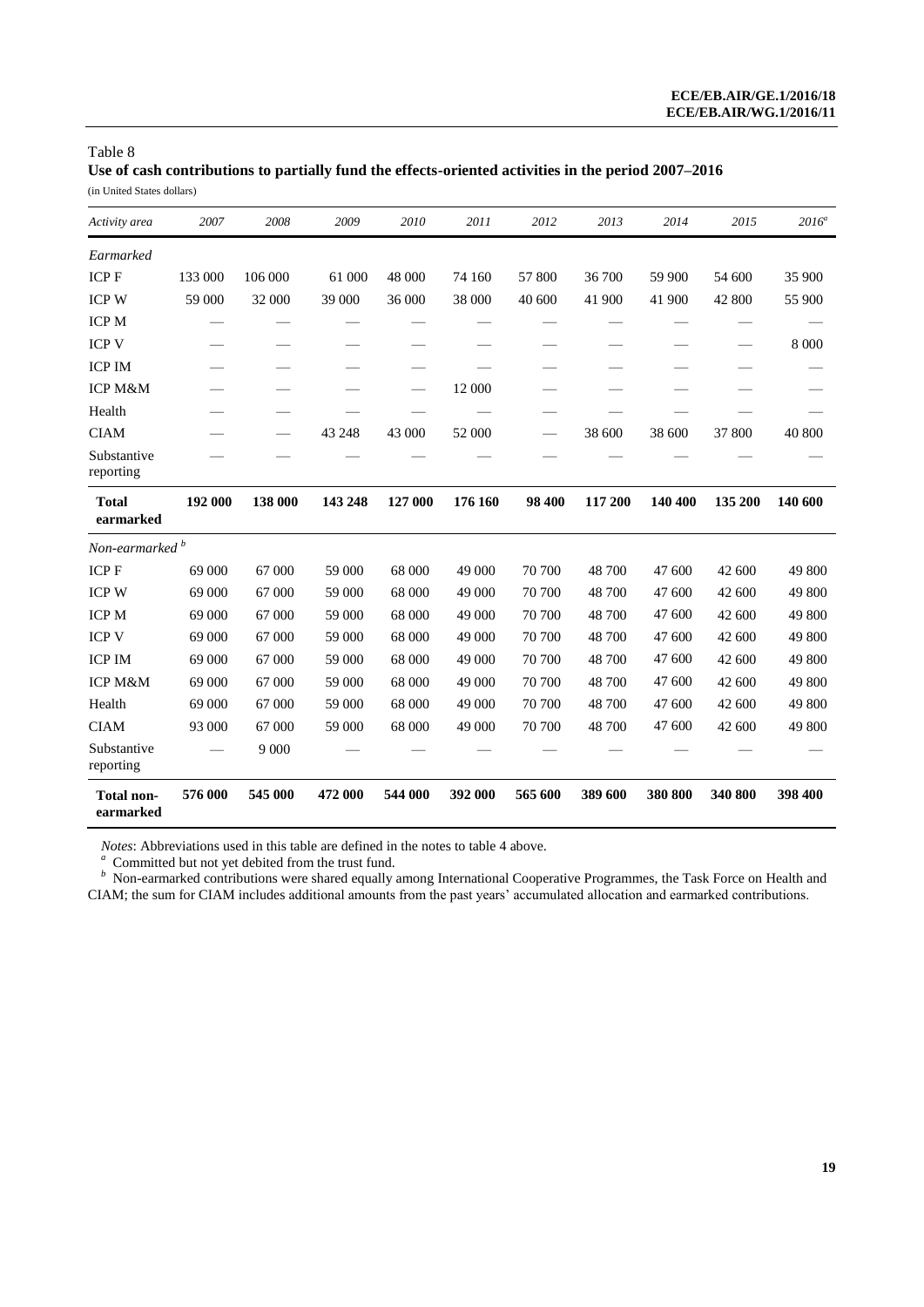### **International coordination costs for core activities in 2017 not funded through the EMEP Protocol**

(in United States dollars)

|                           | $ICP$ $F$ | ICP W:  | $ICP M$ :         | ICP V:           |                 | ICP IM ICP M&M:    |                     |          | <b>Total</b> |
|---------------------------|-----------|---------|-------------------|------------------|-----------------|--------------------|---------------------|----------|--------------|
| <b>Activities</b>         | $PCC^a$   | $PC^b$  | PMRC <sup>c</sup> | PCC <sup>d</sup> | PC <sup>e</sup> | $CCE$ <sup>f</sup> | Health <sup>g</sup> | $CIAM^h$ | (activities) |
| Monitoring and assessment | 100 000   | 60 000  | 70 000            | 30 000           | 75 000          |                    |                     |          | 335 000      |
| Dose-response             | 40 000    | 60 000  | 75 000            | 75 000           | 40 000          |                    |                     |          | 290 000      |
| Critical loads and levels | 45 000    | 35 000  | 70 000            | 55 000           | 30 000          | 135 000            |                     |          | 370 000      |
| Dynamic modelling         | 35 000    | 40 000  | 35 000            | 20 000           | 80 000          | 140 000            |                     |          | 350 000      |
| Database management       | 85 000    | 65 000  | 60 000            | 70 000           | 75 000          | 35 000             |                     |          | 390 000      |
| Total (body)              | 305 000   | 260 000 | 310 000           | 250 000          | 300 000         | 310 000            | 115 000             | 240 000  | 2090000'     |

*Notes*: Abbreviations used in the table are defined in the notes to table 4 above. In addition, CCE = Coordination Centre for Effects; PC = Programme Centre; PCC = Programme Coordinating Centre; PMRC = Programme Main Research Centre.

*a* Lead Country: Germany. Programme Coordinating Centre: Thünen Institute of Forest Ecosystems, Eberswalde, Germany.

**b** Lead Country: Norway. Programme Centre: Norwegian Institute for Water Research (NIVA), Oslo.

*c* Lead Countries: Sweden and Italy. Programme Main Research Centre: Swerea KIMAB AB, Stockholm.

*d* Lead Country: United Kingdom. Programme Coordination Centre: Centre for Ecology and Hydrology, Bangor, United

#### Kingdom.

*e* Lead Country: Sweden. Programme Centre: Finnish Environment Institute, Helsinki.

*f* Lead Country: France. CCE: Netherlands National Institute for Public Health and the Environment, Bilthoven, the Netherlands.

*g* Led by the World Health Organization (WHO) European Centre for Environment and Health, Bonn, Germany; essential coordination costs borne by the WHO European Centre for Environment and Health.

<sup>h</sup> Hosted by the International Institute for Applied Systems Analysis, Laxenburg, Austria.

*i* Subject to 3 per cent programme support costs, i.e., \$62,700.

#### Table 10

#### **Recorded contributions to partially fund the effects-oriented activities in 2015**

(in United States dollars)

|                           | Contributions in cash paid by Trust Fund |                            |                                 |                                 |             |                             |
|---------------------------|------------------------------------------|----------------------------|---------------------------------|---------------------------------|-------------|-----------------------------|
|                           | Earmarked                                | Non-earmarked <sup>a</sup> | <b>Contributions</b><br>in kind | Total recorded<br>contributions | Budget 2015 | Budget deficit<br>$(in \%)$ |
| ICP F                     | 54 600                                   | 42 600                     | 257921                          | 355 121                         | 305 000     |                             |
| <b>ICP W</b>              | 42 800                                   | 42 600                     | 204 115                         | 289 515                         | 260 000     |                             |
| <b>ICP M</b>              |                                          | 42 600                     | 107 400                         | 150 000                         | 310 000     | 52                          |
| <b>ICP V</b>              |                                          | 42 600                     | 156489                          | 199 089                         | 250 000     | 20                          |
| <b>ICP IM</b>             |                                          | 42 600                     | 216 300                         | 258 900                         | 300 000     | 14                          |
| ICP M&M and<br><b>CCE</b> |                                          | 42 600                     | 604 634                         | 647 234                         | 310 000     |                             |
| <b>CIAM</b>               | 37 800                                   | 42 600                     |                                 | 80 400                          | 240 000     | 67                          |
| Health                    |                                          | 42 600                     | 70 325                          | 112 925                         | 115 000     | 2                           |
| <b>Total</b>              | 135 200                                  | 340 800                    | 1 617 184                       | 2 150 784                       | 2 090 000   |                             |

*Notes:* The total budget is subject to 3 per cent programme support costs, i.e., \$62 700. Abbreviations used in the

table are defined in the notes to table 4 above. In addition, CCE = Coordination Centre for Effects.

<sup>a</sup> Non-earmarked contributions were shared equally among the ICPs, the Task Force on Health and CIAM.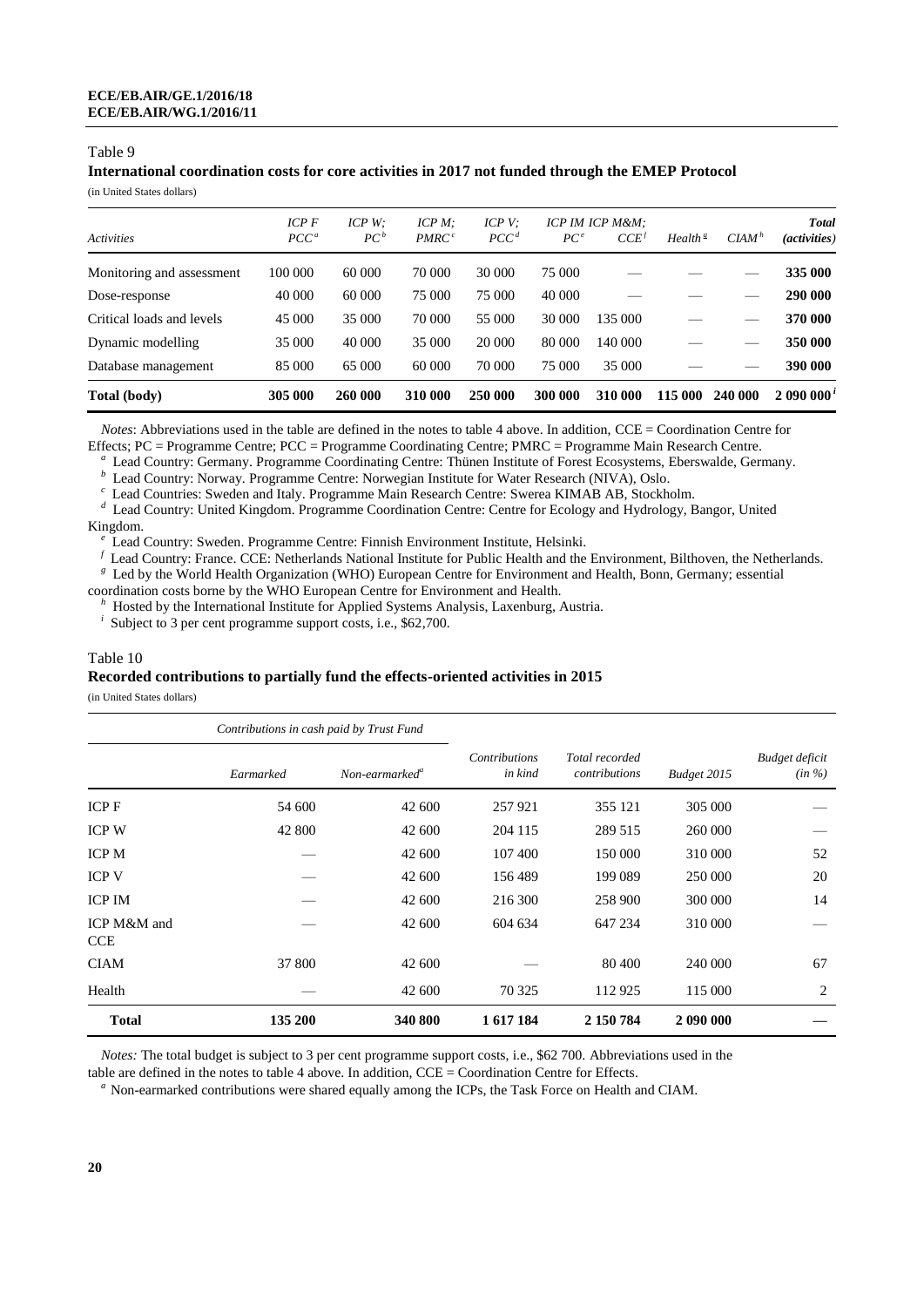**Recommended scale of contributions to the trust fund for core activities not covered by the EMEP Protocol for 2017–2018, based on the request of the Executive Body to revise the table of its revised decision 2002/1 and table 9 above**

| Parties to the Convention <sup>a</sup>    | <b>United Nations 2015</b><br>assessment rate <sup>b</sup> $(%)$ | Recommended scale (%) | Recommended contribution<br>per year (in US\$) |
|-------------------------------------------|------------------------------------------------------------------|-----------------------|------------------------------------------------|
| Non-EU countries                          |                                                                  |                       |                                                |
| Albania                                   | 0.008                                                            | 0.021                 | 452                                            |
| Armenia                                   | 0.006                                                            | 0.016                 | 344                                            |
| Azerbaijan                                | 0.060                                                            | 0.157                 | 3 3 8 0                                        |
| <b>Belarus</b>                            | 0.056                                                            | 0.146                 | 3 1 4 3                                        |
| Bosnia and Herzegovina                    | 0.013                                                            | 0.034                 | 732                                            |
| Georgia                                   | 0.008                                                            | 0.021                 | 452                                            |
| Iceland                                   | 0.023                                                            | 0.060                 | 1 2 9 2                                        |
| Kazakhstan                                | 0.191                                                            | 0.499                 | 10742                                          |
| Kyrgyzstan                                | 0.002                                                            | 0.005                 | 108                                            |
| Liechtenstein                             | 0.007                                                            | 0.018                 | 387                                            |
| Monaco                                    | 0.010                                                            | 0.026                 | 560                                            |
| Montenegro                                | 0.004                                                            | 0.010                 | 215                                            |
| Norway                                    | 0.849                                                            | 2.217                 | 47725                                          |
| Republic of Moldova                       | 0.004                                                            | 0.010                 | 215                                            |
| <b>Russian Federation</b>                 | 3.088                                                            | 8.065                 | 173 615                                        |
| Serbia                                    | 0.032                                                            | 0.084                 | 1808                                           |
| Switzerland                               | 1.140                                                            | 2.977                 | 64 08 6                                        |
| The former Yugoslav Republic of Macedonia | 0.007                                                            | 0.018                 | 387                                            |
| Turkey                                    | 1.018                                                            | 2.659                 | 57 240                                         |
| Ukraine                                   | 0.103                                                            | 0.269                 | 5791                                           |
| <b>EU</b> countries                       |                                                                  |                       |                                                |
| Austria                                   | 0.720                                                            | 1.880                 | 40 471                                         |
| Belgium                                   | 0.885                                                            | 2.311                 | 49 749                                         |
| Bulgaria                                  | 0.045                                                            | 0.118                 | 2.540                                          |
| Croatia                                   | 0.099                                                            | 0.259                 | 5 5 7 5                                        |
| Cyprus                                    | 0.043                                                            | 0.112                 | 2411                                           |
| Czech Republic                            | 0.344                                                            | 0.898                 | 19 3 31                                        |
| Denmark                                   | 0.584                                                            | 1.525                 | 32 829                                         |
| Estonia                                   | 0.038                                                            | 0.099                 | 2 1 3 1                                        |
| Finland                                   | 0.456                                                            | 1.191                 | 25 639                                         |
| France                                    | 4.859                                                            | 12.691                | 273 199                                        |
| Germany                                   | 6.389                                                            | 16.687                | 359 221                                        |
| Greece                                    | 0.471                                                            | 1.230                 | 26 478                                         |
| Hungary                                   | 0.161                                                            | 0.420                 | 9 0 4 1                                        |
| Ireland                                   | 0.335                                                            | 0.875                 | 18836                                          |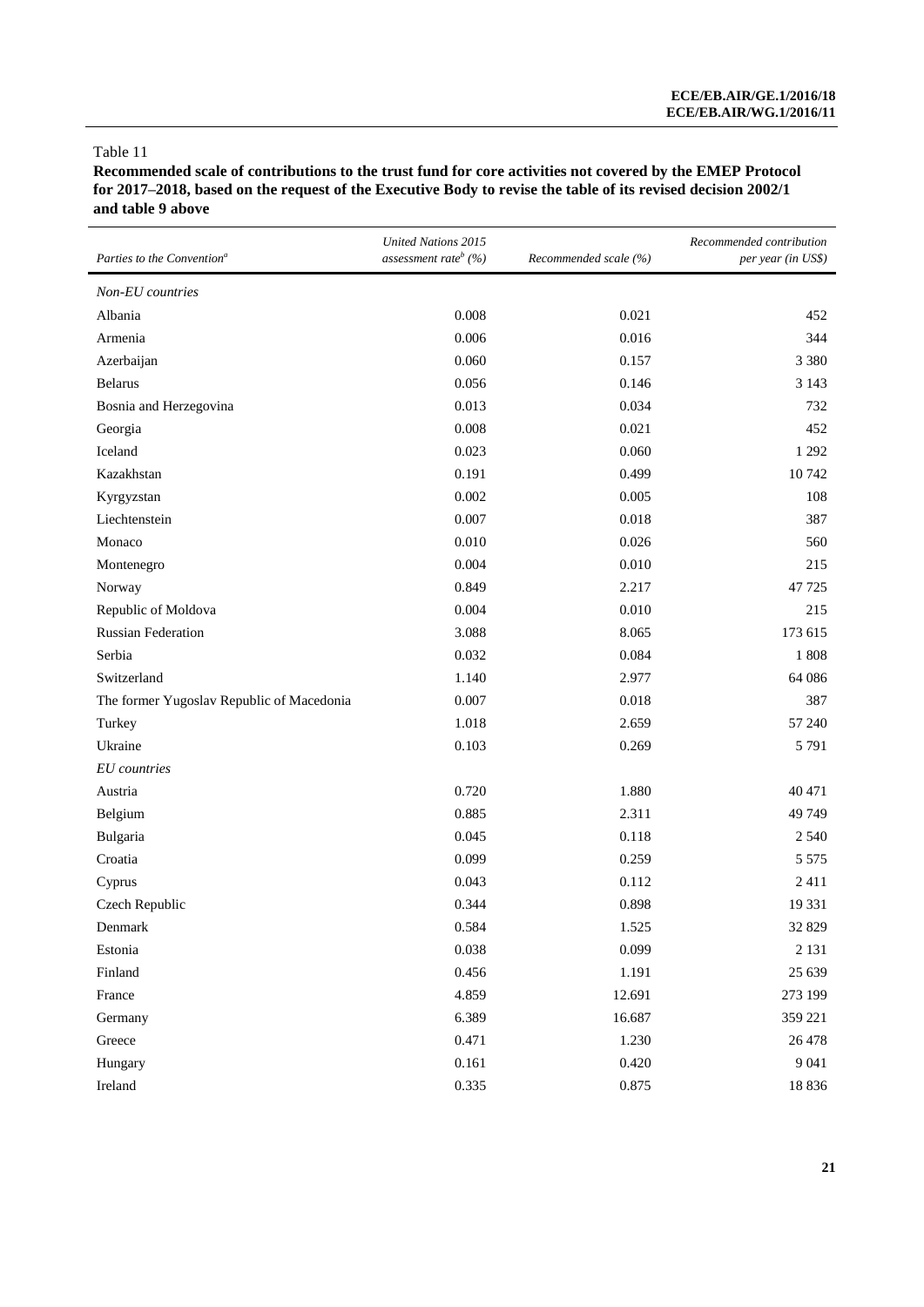#### **ECE/EB.AIR/GE.1/2016/18 ECE/EB.AIR/WG.1/2016/11**

| Parties to the Convention <sup>a</sup> | <b>United Nations 2015</b><br>assessment rate <sup>b</sup> $(%)$ | Recommended scale (%) | Recommended contribution<br>per year (in US\$) |
|----------------------------------------|------------------------------------------------------------------|-----------------------|------------------------------------------------|
| Italy                                  | 3.748                                                            | 9.789                 | 210728                                         |
| Latvia                                 | 0.050                                                            | 0.131                 | 2 8 2 0                                        |
| Lithuania                              | 0.072                                                            | 0.188                 | 4 0 4 7                                        |
| Luxembourg                             | 0.064                                                            | 0.167                 | 3 5 9 5                                        |
| Malta                                  | 0.016                                                            | 0.042                 | 904                                            |
| Netherlands                            | 1.482                                                            | 3.871                 | 83 331                                         |
| Poland                                 | 0.841                                                            | 2.197                 | 47 29 5                                        |
| Portugal                               | 0.392                                                            | 1.024                 | 22 044                                         |
| Romania                                | 0.184                                                            | 0.481                 | 10 3 5 4                                       |
| Slovakia                               | 0.160                                                            | 0.418                 | 8998                                           |
| Slovenia                               | 0.084                                                            | 0.219                 | 4714                                           |
| Spain                                  | 2.443                                                            | 6.381                 | 137 364                                        |
| Sweden                                 | 0.956                                                            | 2.497                 | 53753                                          |
| United Kingdom                         | 4.463                                                            | 11.656                | 250 919                                        |
| European Union                         |                                                                  | 3.33                  | 71 709                                         |
| <b>Total</b>                           | 37.013                                                           | 100.000               | 2 152 700                                      |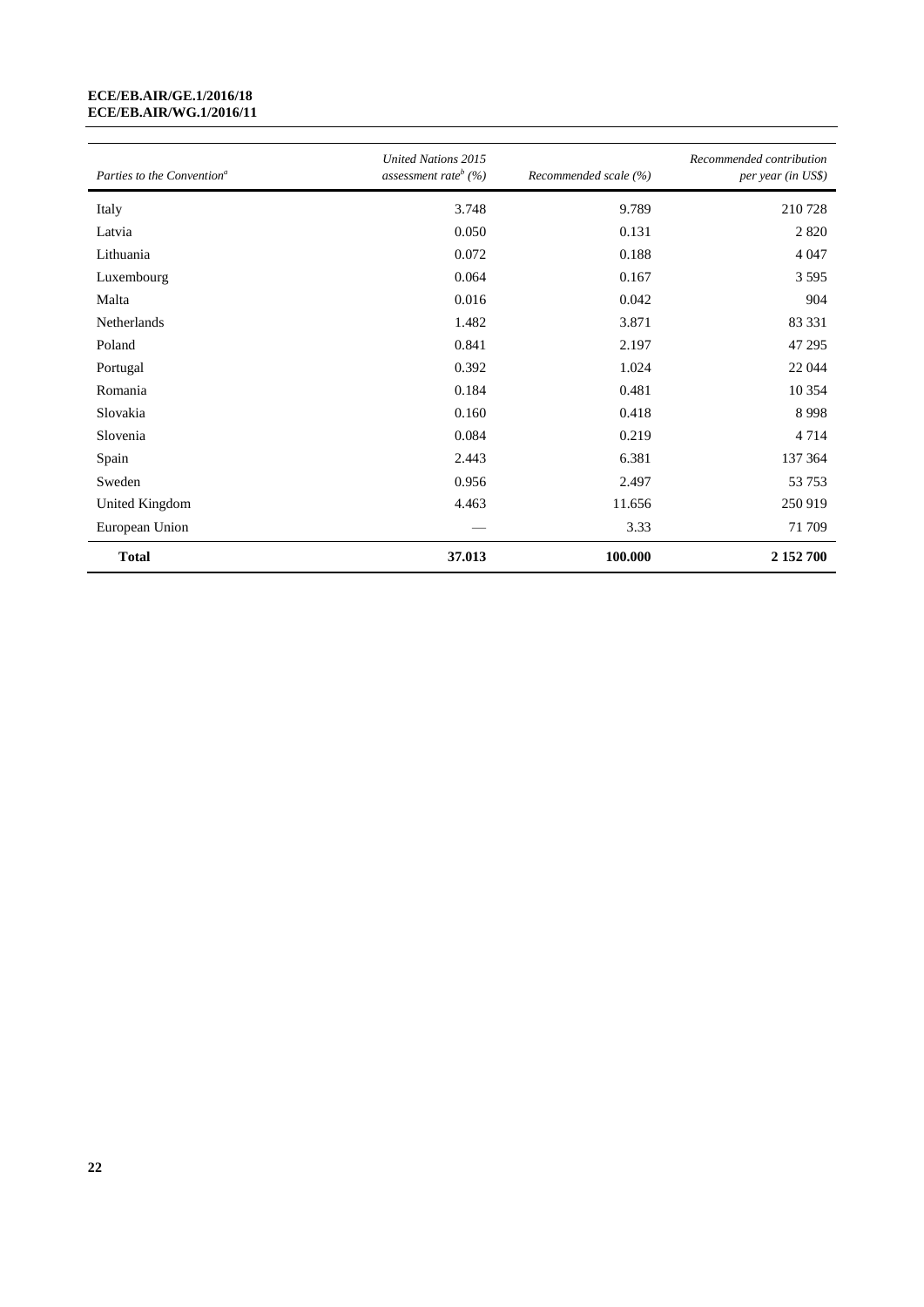# **Annex**

# **Draft annex referred to in article 4 of the Protocol on Long-term Financing of the Cooperative Programme for the Monitoring and Evaluation of the Long-range Transmission of Air Pollutants in Europe**

Mandatory contributions for sharing of costs for financing EMEP shall from 2017 onwards be calculated according to the scale set out in the following table.\*

| <b>Contracting Party</b>                  | Percentage |
|-------------------------------------------|------------|
| Albania                                   | 0.0209     |
| Armenia                                   | 0.0157     |
| <b>Belarus</b>                            | 0.1463     |
| Bosnia and Herzegovina                    | 0.0340     |
| Canada                                    | Voluntary  |
| Georgia                                   | 0.0209     |
| Liechtenstein                             | 0.0183     |
| Monaco                                    | 0.0261     |
| Montenegro                                | 0.0104     |
| Norway                                    | 2.2174     |
| Republic of Moldova                       | 0.0104     |
| <b>Russian Federation</b>                 | 8.0652     |
| Serbia                                    | 0.0836     |
| Switzerland                               | 2.9774     |
| The former Yugoslav Republic of Macedonia | 0.0183     |
| Turkey                                    | 2.6588     |
| Ukraine                                   | 0.2690     |
| <b>United States</b>                      | Voluntary  |
| Austria                                   | 1.8805     |
| Belgium                                   | 2.3114     |
| Bulgaria                                  | 0.1175     |
| Croatia                                   | 0.2586     |
| Cyprus                                    | 0.1123     |
| Czech Republic                            | 0.8985     |
| Denmark                                   | 1.5253     |
| Estonia                                   | 0.0992     |

\* The order in which the Contracting Parties are listed in this annex is specifically made in relation to the cost-sharing system agreed upon by the Executive Body for the Convention. Accordingly, the listing is a feature which is specific to the Protocol on the Financing of EMEP.